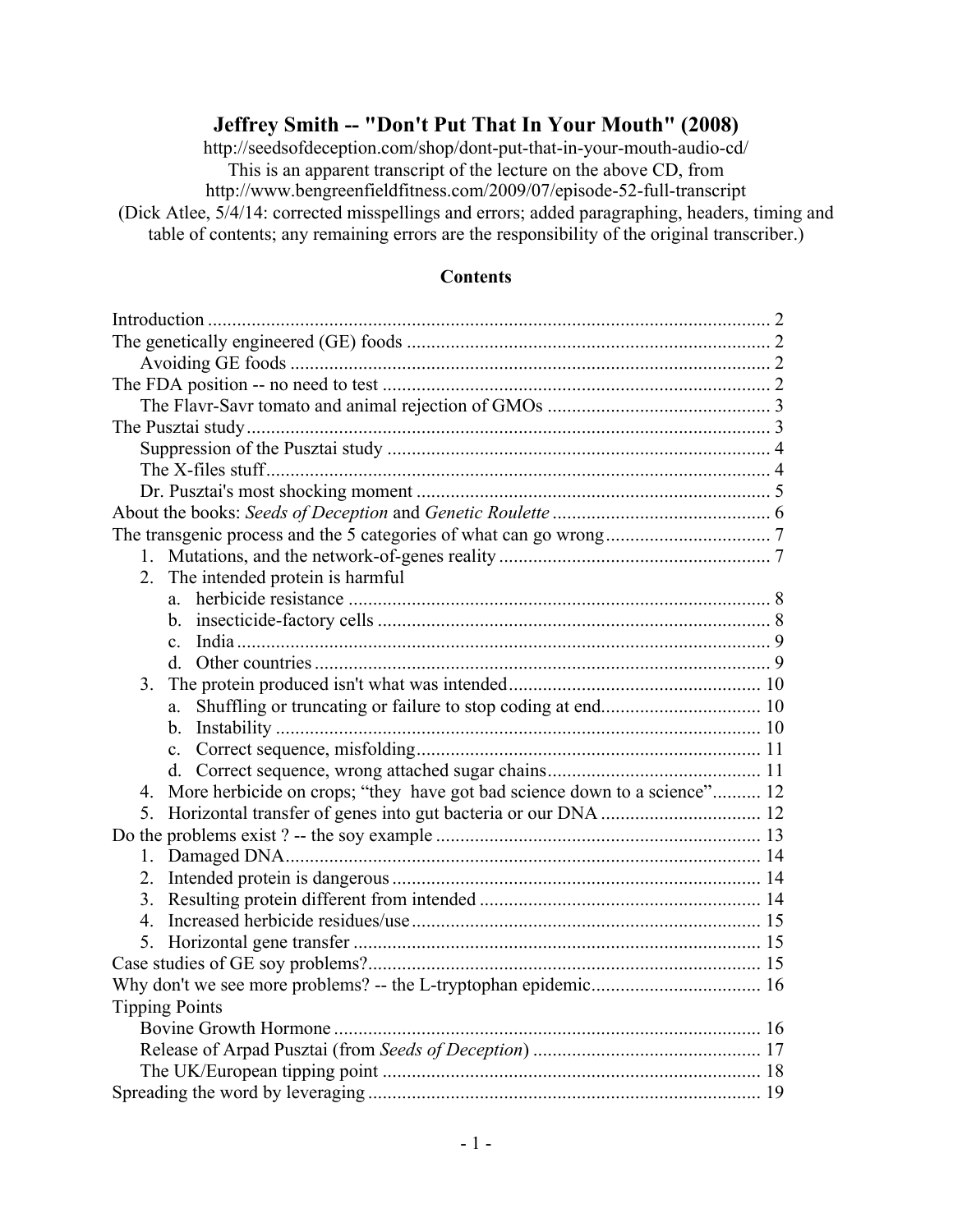### **00:40 Introduction**

So we're going to talk about what is very likely the most dangerous aspect of food and future of food but also one of the easiest problems to fix. And we'll talk about that, we'll be sure to come out on a positive note. I'm telling you this because we're going to go on a journey together on disease, deception, denial – you know, FDA stuff. We're going to do it together, we're going to come out on the other side with a plan and ways to protect ourselves and ways to protect our families.

### **01:18 The genetically engineered (GE) foods**

Alright, so what are the genetically engineered foods? Genetically engineered foods – genes are taken from one species and put into the DNA of another species. That's genetically modified organism. So some fun examples, real life examples… they've taken genes from spiders and put them into goats, in the hopes they can milk the goat for spider web protein to make bullet proof vests. There's another goat with 15% human genes. There are pigs with jellyfish genes so their noses glow in the dark. Why? Because they can do it. They have pigs that have cow hides. They have corn with a human gene in it that produces a spermicide. They have rice growing in Kansas with human genes to produce pharmaceuticals for children. So they're mixing and matching across the species barriers, turning animals and plants into whatever, and factories. Among the foods we eat… our soy, corn, cotton, canola… all genetically engineered. Soy, corn, cotton, canola. All of them used for vegetable oil, right? Now these are the minor crops. Hawaiian papaya, a little bit of zucchini, a little bit of crookneck squash, some alfalfa was approved and then denied but some is out there right now and it'll just stay out there. There's also quest brand tobacco.

### **02:49 Avoiding GE foods**

Now, for the food side, in order to avoid eating genetically engineered foods, you have to either buy organic, buy products that say non-GMO or specifically avoid the ingredients on the label. And that's particularly difficult with soy and corn because their derivatives are practically omnipresent in the US diet. I'm guessing that 90% of packaged, processed foods contain at least some small amount of genetically engineered ingredients. If you go to a fast food restaurant, forget it. You're cooked. It's GMO city. But if you go to a restaurant that cooks food from scratch, it's pretty easy to identify if there's GMOs in the food or not. Corn and soy in whole foods – tofu, soy sauce, corn tortillas, corn chips, corn on the cob, popcorn is not GMO, white corn, blue corn, not GMO, and the percentage of corn on the cob is less than the percentage overall. But it's easy to avoid the whole foods when it's mostly soy or mostly corn. But if it's a processed food, it likely has it as an ingredient. But if they cook from scratch, what's hidden from view is the vegetable oil. So you go into the restaurant and say what kind of oil do you cook in? if they say vegetable oil, you can say can you cook mine in olive oil or butter or no oil? And then you can pretty much avoid eating genetically engineered foods in restaurants unless they're having some kind of teriyaki sauce or things like that that are pre-processed.

### **04:21 The FDA position -- no need to test**

Alright, the crops. Let's talk about the crops. The reason why I'm here talking about genetically engineered foods is because of a single sentence in the FDA policy. And the sentence claims that the agency is not aware of any information showing that the foods created from these new methods differ from other foods in any meaningful or uniform way. That is the reason why we're here. Because on the basis of that sentence, the FDA said no testing is necessary. If Monsanto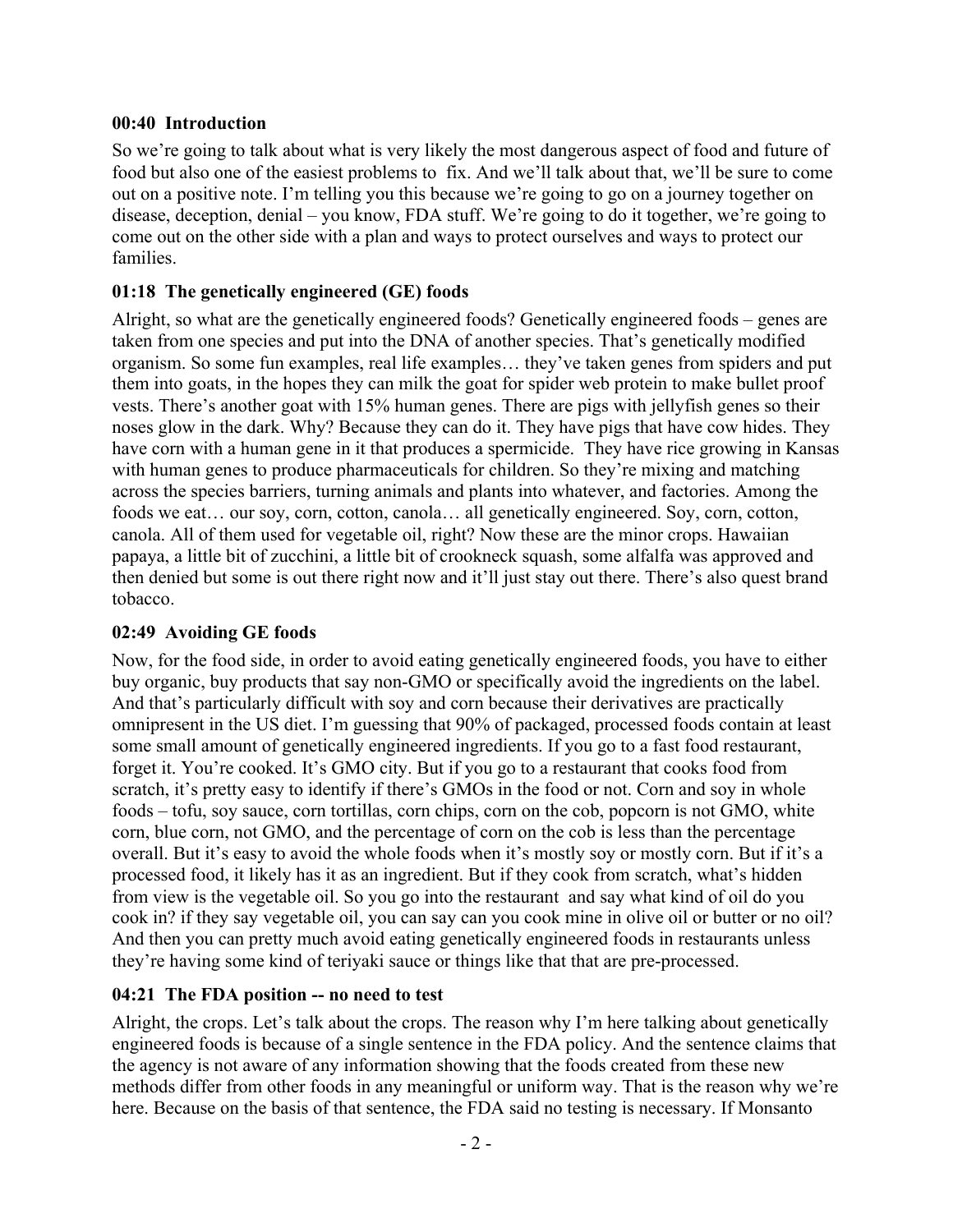and Syngenta and Bear and Dow and Dupont and BASF – the 6 big agricultural biotechnology companies – if they want to introduce a genetically modified food into your diet, they don't have to tell the FDA because the FDA is not aware of any information showing that the foods are different so no testing is necessary. This is a 1992 policy which continues to exist today. However, secret documents made public from a lawsuit show that that sentence was a lie. 44,000 internal documents were made public and when people started going through them they realized these scientists as a whole were uniform – overwhelming consensus that these foods could cause allergies, toxins, new diseases, nutritional problems. That these foods could create problems which would be hard to detect. So what did they recommend? Long-term safety studies required for each product. What did they get? They got that sentence. The sentence was a lie.

So who overruled the scientists? Well the White House had told the FDA "promote biotechnology." So the FDA created a new position. The deputy commissioner of policy and put into that position Michael Taylor, Monsanto's former attorney. And while he was in charge – and you can see these in the documents, every rewrite of the policy systematically removed the concerns of the scientists. One scientist commented "What's become of this policy? It's become basically a political document. There's no science in it." And it does not discuss the unpredicted side effects. So, Michael Taylor worked with the FDA in charge of policy, then he worked with the USDA on biotech issues and then of course he became Monsanto's vice-president for a job well done.

## **06:31 The Flavr-Savr tomato and animal rejection of GMOs**

Now the first genetically engineered crop that was part of the voluntary review process that is supposedly all the genetically engineered crops have gone through with the FDA was the Flavr-Savr tomato engineered for longer shelf life. And this was the very first dossier presented to the FDA and the only one in which raw feeding study data was presented. Everything since has been summaries. Basically worthless. But this one had raw feeding studies data from a rat study. And it turns out the rats refused to eat the tomato. What did they know? You know it's not just rats that refused to eat the genetically engineered tomato but farmers and scientists and reporters report that when given a choice, a whole slew of animals have avoided eating the genetically engineered choice. Cows. Pigs. Elk. Deer. Raccoons. Geese. Squirrels. Mice and rats. Have all shown a preference – or complete avoidance – when given a choice between the GM and the non-GM. So it's my job to raise people's awareness to the level of animals. So they force-fed these rats the tomato. Seven of 20 females developed stomach lesions. Seven of 40 died within two weeks and were replaced in the study. Now there's no more flavor savor tomato on the market. It was taken off for marketing reasons. The tomatoes are gone. There's no more potatoes on the market. They were here and then they also left for marketing reasons.

### **08:12 The Pusztai study**

There was another set of potatoes that was very famous and that came out of the UK's desire to create long term safety studies. The same type of studies that the FDA scientists had asked for but were denied. But the UK government – very pro GM – they wanted to prove to bolster the confidence of consumers about GMOs. So they offered a grant of about \$3 million and gave it to this man, Dr. Arpad Pusztai, the world's leading expert in his field, worked with a top nutritional research institute at the UK. And he was working with 20 scientists over three different institutes to create the long term safety testing protocol that was to be implemented as policy for the UK government and was eventually planned to be implemented EU wide.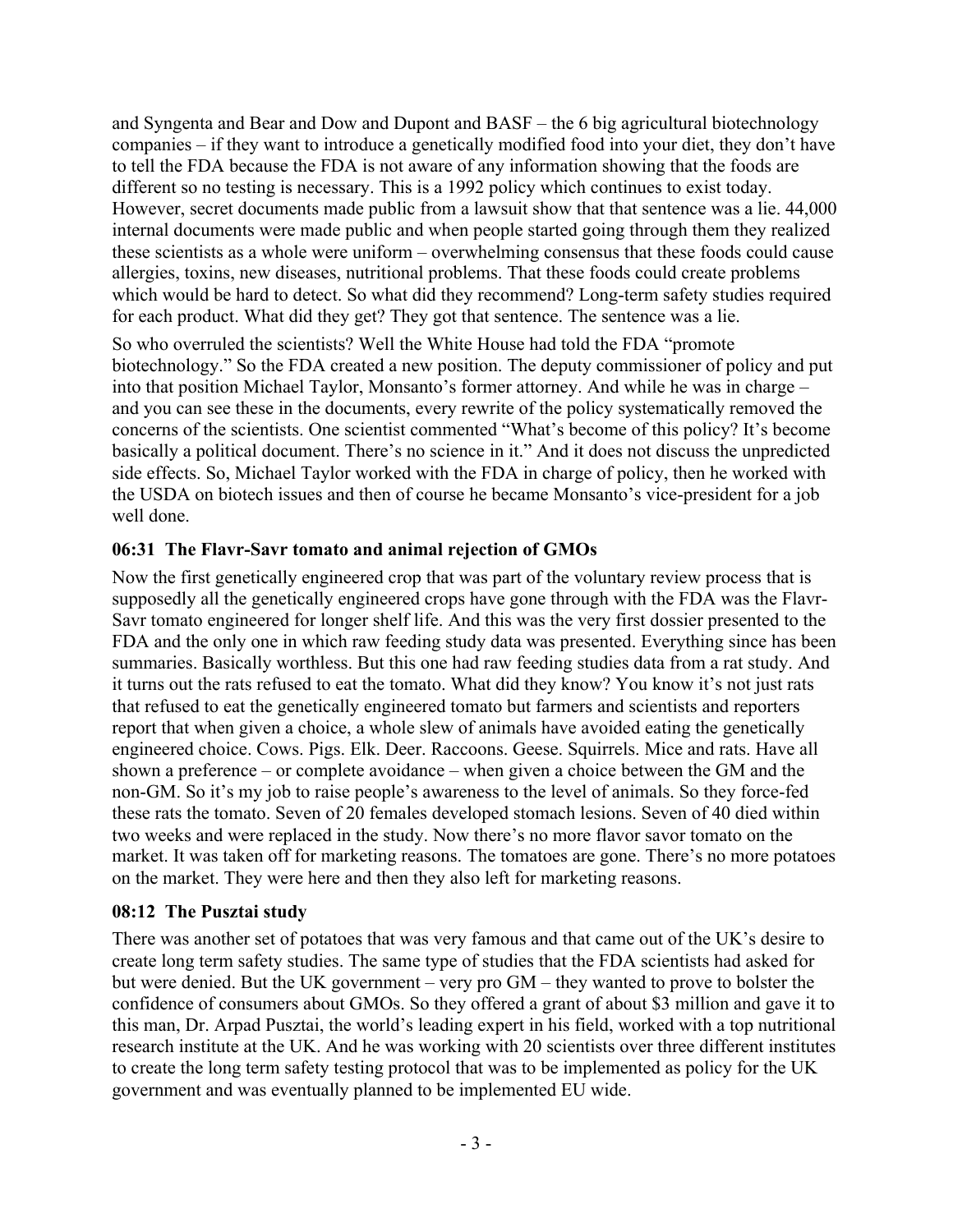Now, what Dr. Pusztai did was he created some potatoes with his team genetically engineered to create an insecticide. They took a gene from a snow drop plant. They put it into the potato and the potato was supposed to kill certain insects that tried to eat the potato plant. But he put his potatoes through the protocol and he fed it to rats and he fed with a complete and balanced diet the genetically engineered potato. Raw, baked, and boiled. Three different groups. He also took natural potatoes as a control. Then he took a third control – natural potatoes spiked with the pesticide that the genetically engineered potatoes were engineered to produce. So this was natural potato plus insecticide. This was GM potato creating the same insecticide in the same quantity. And then there was natural. It turns out only this group got sick. Only the group eating the genetically engineered potatoes showed significant damage in 10 days. The groups that ate the potato or the potatoes spiked with the insecticide did not show that damage. So what caused the problem? Somehow it was the process of genetically engineering the potato that apparently created changes in the potato that caused damage to the rats.

## **10:20 Suppression of the Pusztai study**

Now, Dr. Pusztai, soon after discovering this was invited to speak on television in the UK and he was given permission by his director to discuss a bit about his research – not the details because it hadn't been published yet. And so he was interviewed and he went on for two and a half minutes and he said he didn't think it was appropriate for the companies to be treating the population as guineas pig.

Well, when this came out in Europe, it was very significant. The top researcher in his field, working with the top research institute, working on the protocols for testing that was going to be part of the EU's and the UK governments protocols was saying that GM foods were unsafe. Well he was a hero at his prestigious institute. The director took all the phone calls, actually rerouted the calls so they wouldn't actually get to Arpad Pusztai. It all came to the director. He wrote his own press release that this was very world-class studies. He was expecting that a lot of money was going to pour into the institute to repeat this.

However, he was a little naïve, right? In retrospect. The TV show was placed Monday night. Tuesday afternoon, two phone calls were allegedly placed from the UK prime minister's office. Forwarded through the receptionist to that director. The next morning Dr. Pusztai was fired from his job after 35 years. He was silenced with threats of a lawsuit. The 20-member research team was disbanded. They never implemented the long-term safety protocols. Instead, the institute started putting out a series of statements designed to destroy the reputation of Dr. Pusztai and in particular his study, and to bolster the reputation of the biotechnology industry. And for seven months they continued the tirade and he was unable to speak until in the 7th month, he was invited to speak to the parliament. And that lifted the gag order and allowed him to get his data back, which was then submitted and published in *The Lancet*, and it remains the most in-depth animal feeding study yet on genetically engineered foods showing it's the process that is likely dangerous.

### **12:37 The X-files stuff**

Now I asked Dr. Pusztai, I said what was your most shocking moment? Can anybody guess why I asked that question? Because I was writing a book. I'm looking for shocking moments. I don't want this to be boring. I figured I needed to get the X-files stuff, and I got it. I got it. I got a UC Berkeley professor who says a senior Mexican government official threatened him claiming we know where your children go to school, trying to get him not to publish evidence that GM corn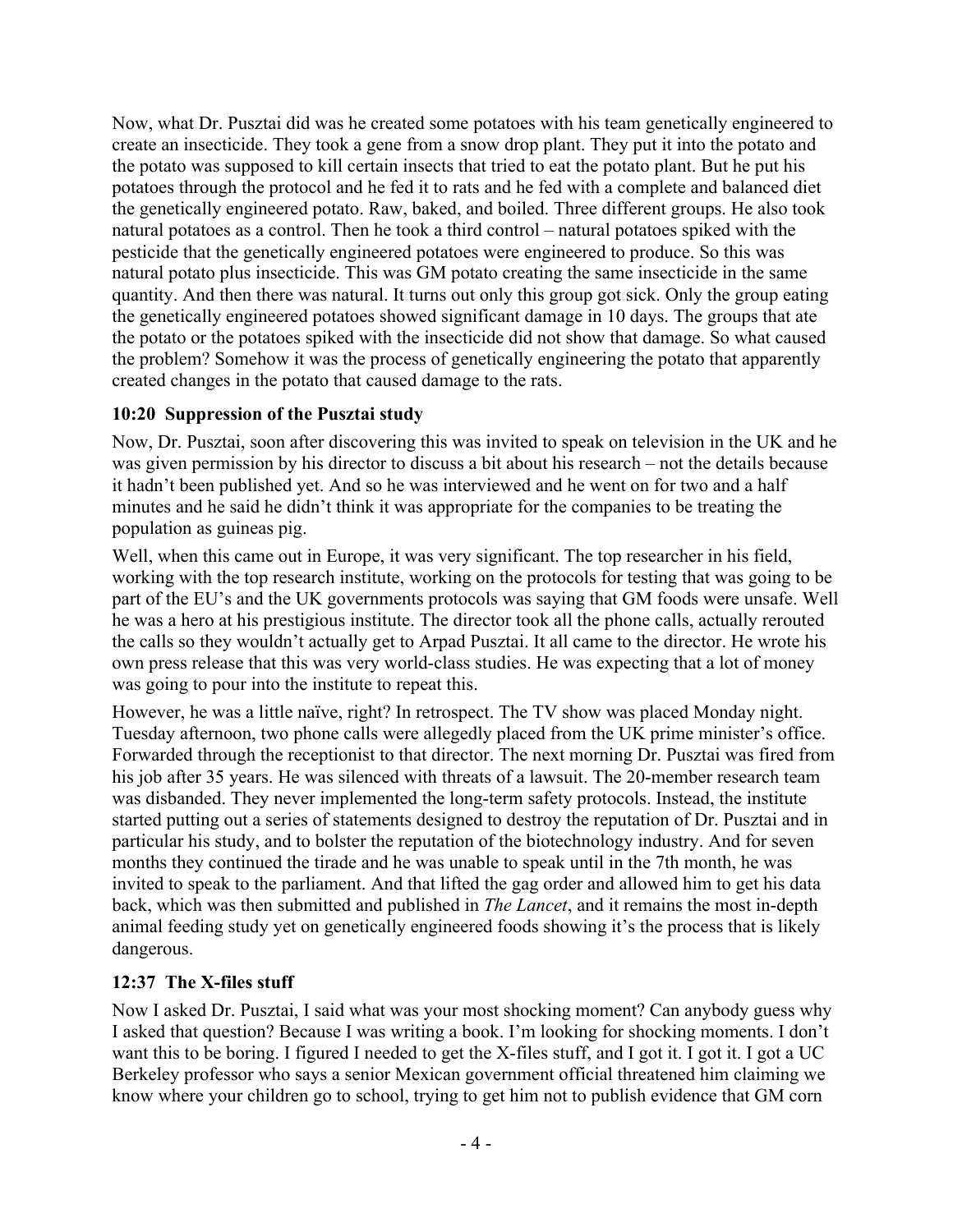had contaminated the indigenous corn varieties in Mexico. I got FOX TV news reporters shut up by Monsanto's attorney promising dire consequences to FOX news and Rupert Murdoch if they blew the whistle on their genetically engineered bovine growth hormone. I got threats from Monsanto's attorney that canceled books, that caused shredded magazines, that rigged research, hidden evidence that was made public, stolen documents from the FDA that were published. Here's one. When Monsanto wanted to show that injections of bovine growth hormone did not interfere with fertility of cows, they apparently added cows to the study that were pregnant before they were injected. That was from stolen documents from the FDA, later published. So I was looking for X file type stuff and I got it. And I was asking the question. This is because… yeah, yeah. And this has become the world's bestselling book on GMOs, because people like to read that kind of stuff. So I wove into the stories why the stuff is dangerous and the science so if people don't necessarily read it for the science, they get it by the time the story is over.

### **14:13 Dr. Pusztai's most shocking moment**

So, I was the only one who asked Dr. Pusztai that question, because I was the only one who reported it, and it turns out that it wasn't being fired from his job that was the most shocking moment. It wasn't discovering the damage to the rats. It was months earlier when he was still a pro GM scientist working in his office. The director, Dr. Philip James, walked in, put a stack of about 700 papers on the desk. And they invited Arpad's wife Susan into the room. She was a senior researcher there. The professor said "These are the submissions from the six or seven biotech companies for their crops submitted to the committee to approve them." He was on the committee with seven others. "The Minister of Agriculture is in a meeting in Brussels and wants a scientific opinion on these pages." Now, Arpad Pusztai looked at these pages on his desk. He looked at his director who he had known for years. He looked back at the pages and realized this man would never read these many pages. Nor would the other 11 members of the committee. They were committee men. They weren't working scientists. He and his wife however had been part of the team designing the ideal testing protocol for more than 2 years. They were among the most qualified humans on earth to evaluate the stack. He said, "How much time do we have?" The professor said, "Two and a half hours."

Those two and a half hours were the most shocking moments. He said to me, "Jeffrey it was a turning point in my life. I realized what I was doing and what they were doing was diametrically opposed. I was doing safety studies. They were doing as little as possible to get their foods on the market as quickly as possible." He said, "It was flimsy, superficial, poor." He knew what bad science was and this was bad science. So he called the minister and said, "I wasn't planning to give you a strong recommendation after only two and a half hours, but there's definitely not enough information to allow these foods to be fed to human beings." The minister said, "I don't know why you're telling me this. Those foods are already approved. They've been on the market for two years." So it was a shock also to find out that the committee just let it fly by. And that the foods – none of the scientists knew that the GM foods had already been on the market. The people in the UK didn't know.

But what Arpad Pusztai realized was that his potatoes would have made it onto the market also, if industry had done their studies on the potatoes, because they didn't check for the things he checked for. What was worse however was that the soy and corn and potatoes that made it into the market had never been tested for those things, and were created from the same process that he used to create the potatoes. Remember, it was the process that caused the problem, not the insecticide.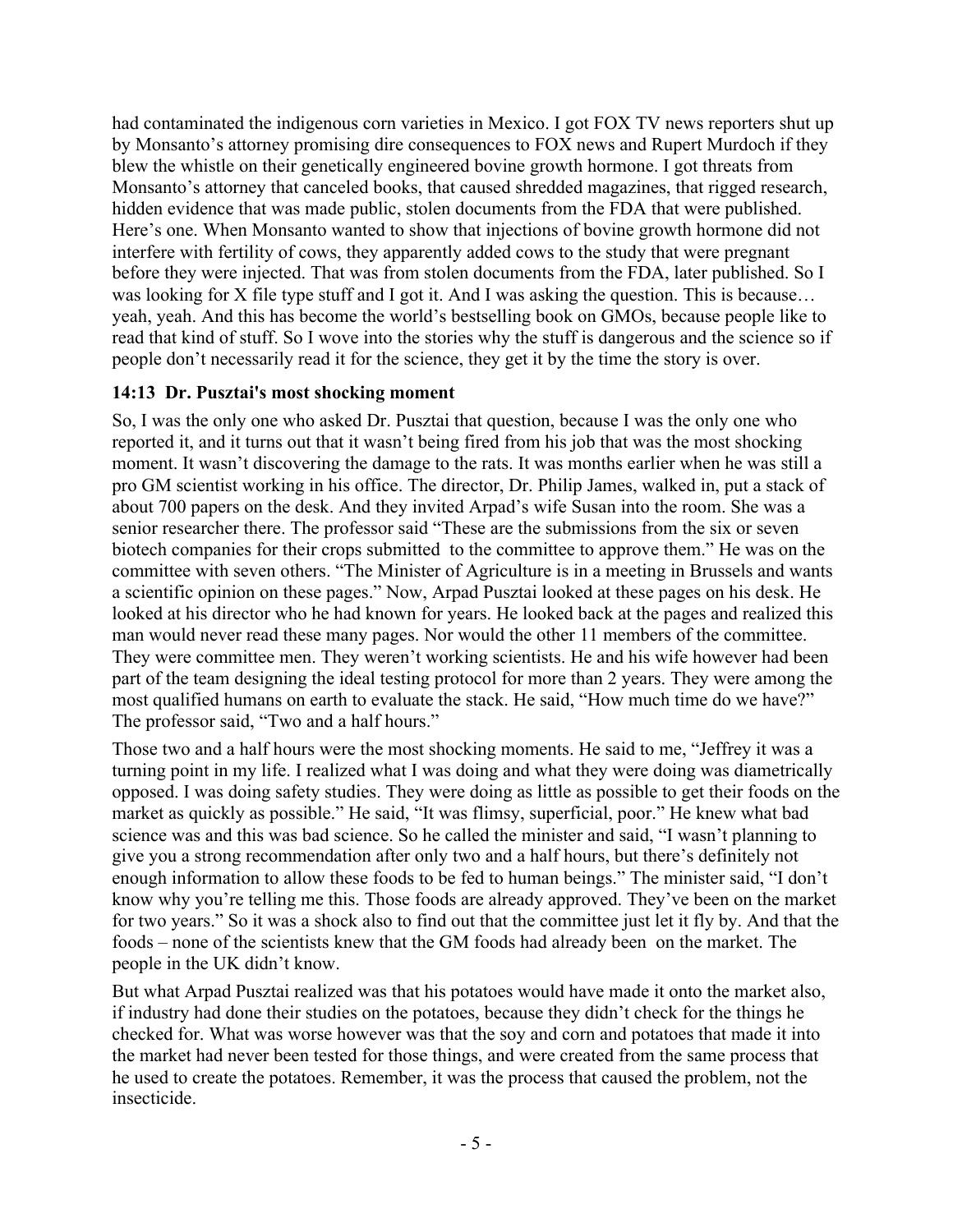So what happened to those rats? Well they had potentially pre-cancerous cell growth in the digestive tract. Smaller brains, livers and testicles, partial atrophy of the liver, damaged immune system among others. Here's a picture of the intestinal wall with the GM fed rats on the right and the non GM on the left, showing proliferative cell growth. Here's a picture of the stomach wall of the rats, to scale. This is potentially pre-cancerous. They didn't find tumors but this was 10 days. And this kind of reaction might be happening in us, but we don't know because the soy and corn and cotton and canola, they've never been tested to the extent that Arpad Pusztai's tests had tested for the potato. So this is the first possible problem that the process itself can cause significant damage to the DNA and the composition of glands.

## **17:51 About the books:** *Seeds of Deception* **and** *Genetic Roulette*

Now what I'm going to do is I'm going to change channels here a bit. I told you that my first book was about shocking moments. It's a storybook. So that was a story. The first chapter of the book is about Arpad Pusztai. There's a chapter about… there's different chapters about different stories. But then I wrote the book. I traveled around the world. 30 countries, 6 continents and was speaking to a lot of senior political leaders, and I realized I was giving them my book and I was hoping that they'd actually read a book. Now, I know that some have and I know it's made a big difference. For example, a coop in Vermont… set out a table outside the coop and if you give 10 bucks to them, they gave a book to a legislator. They gave it to all the legislators and Vermont was the first state to pass any state regulation on GMOs, and someone – a masters student – did a thesis on *Seeds of Deception* on the vote and it turns out it had a significant vote, a significant impact on the vote. One representative said it spread like wildfire and was the basis for every conversation about GMOs once it arrived. He said he changed his vote in the middle of it. I went to the state house. Others came to me and said, "I read your book, it changed my mind." So I know if they get through it, it'll have an impact and I have – after four years of it being on the market, I get these emails and they kind of vibrate: "I just finished your book and I've been through every cupboard in my house and I've taken everything. Now what can I do?" So I know it has power.

But getting these ADD politicians to read it is a tough row to hoe. So I had this conundrum  $-I$ had a second book in mind to do the same kind of stories about agriculture and the environment. This is all about health. Then I have this vision about a format that could satisfy the ADD politician *and* the scientist. And so I wrote a second book which I thought was going to take three months – it took two years – and it has two-page spreads. ADD politician and staff. See? I gave this book to the Secretary of Agriculture in May and I gave it to him and I said, "I wrote this book for you." I said, "I worked with more than 30 scientists over the last two years to combine all the known health risks of GMOs and here it is." He took it and said, "Thank you very much." Then I took it back from him and I said, "I wanted to show you… you only have to read this line. And flip the page and read this line. And if you want to read the bullet points and the quotes from the scientists, fine. And give it to your staff to read this side." And I closed it, gave it to him. He said, "*Thank* you very much."

So, this book came out in April. And I have since presented it to him and the chairman of the Ag Committee, the senate Ag Committee and 75 congressional offices, and the European Parliament in Brussels and the European Parliament office in Dublin and UN conference, and to the senior people in the government in Brazil and it's been presented by about 30 organizations around the world to their policy makers and to the media, basically saying this is overwhelming irrefutable evidence that genetically engineered foods are unsafe. 65 health risks, 20 adverse reactions and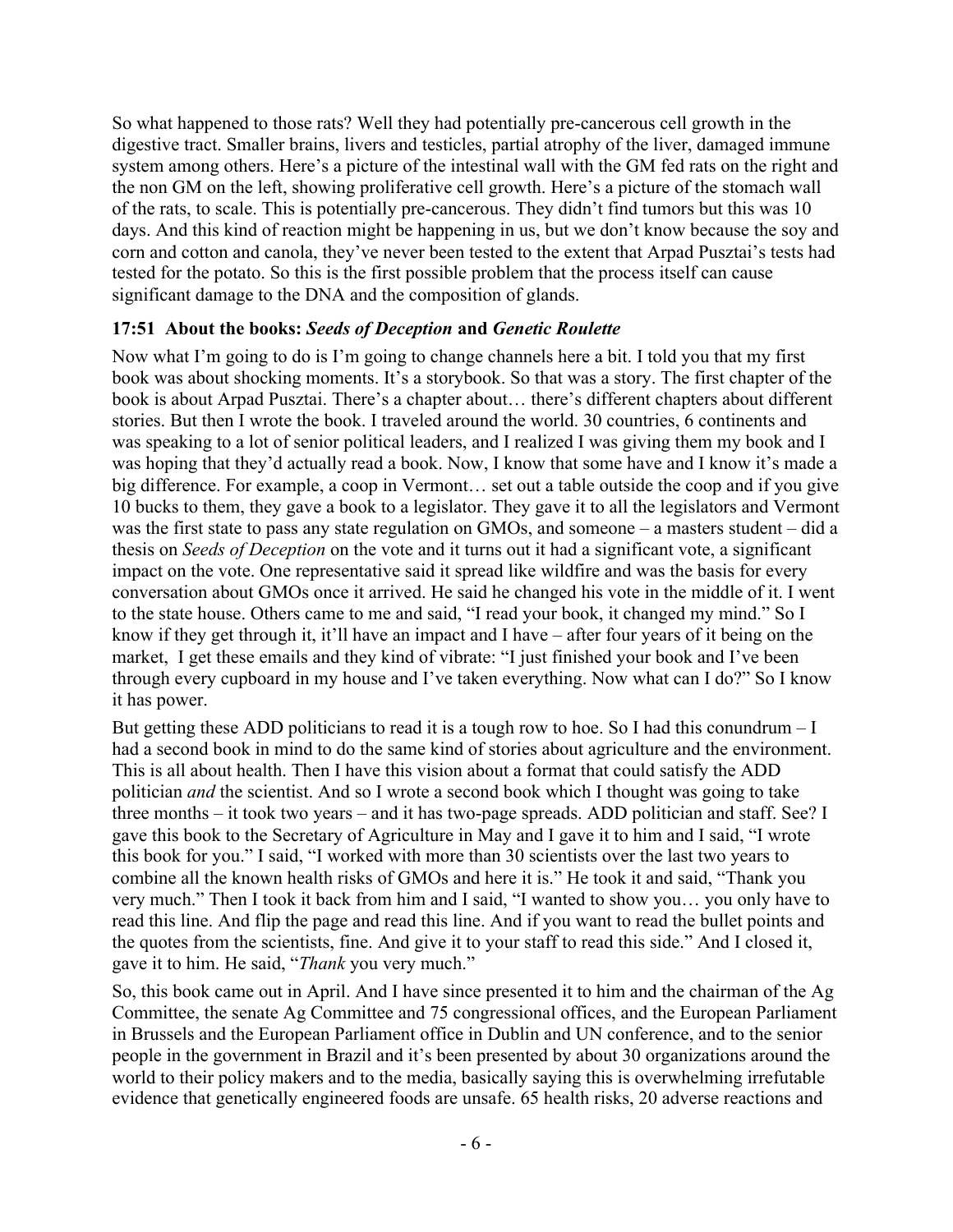45 theoretical risks. Of the adverse reactions, we see thousands of allergic and toxic reactions in humans. Thousands of sick, sterile and dead animals, damage to virtually every system studied in lab animals and numerous assumptions that were used as the basis for safety which have been overturned. So this is being used to re-frame the debate around the world saying these 65 risks are now your checklist. Which means that the industry now has to respond with evidence to counter each of the risks. If they do, we have no health safety argument. If they can't, they have no defense for putting their crops in our mouths. So this has opened doors to speak to medical people, to speak to decision makers, superintendents of schools, science teachers, nutritionists. They look at it and they go, "Oh my God."

## **22:06 The transgenic process and the 5 categories of what can go wrong**

Let's go over this. I'm going to change channels and go over this. I want to describe just five of the categories – I divided it into eight categories of what can go wrong – we'll look at five of them and just give some choice examples of things that have gone wrong or can go wrong with genetically engineered foods. So I'm going to change from the story mode to the science mode.

So this is a schematic of a trans gene. A trans gene is what you take and you put inside the DNA of another organism. You notice there's a promoter, there's a gene and a terminator. The promoter is the on switch, like the light bulb that turns the whole thing on. It says start reading here, continue to read, continue to read, continue to read and it causes the DNA to be turned into RNA. I don't want to use too much jargon here. DNA, RNA, proteins. Stuff. So, the DNA turns to RNA and it starts that process with a promoter. And then the terminator – it's not terminator technology with sterile seeds. It's just an F-stop signal. It says stop reading here. So that has to be read over and over again. And so they take – let's say they want to turn corn into a pesticide, which they've done. They take a gene from soil bacterium called *bacillis therengyensis* which creates a pesticide. They take the gene out, they make some changes into it, make it a synthetic gene so it works better in plants. They make millions of copies and they put it into a gene gun. Literally a gene gun. They used actually a 22 caliber, now it looks nicer. And they blast the millions of genes into millions of cells hoping that some of those genes make it into the DNA of some of those cells. That's their precise method of insertion. They don't know where it ends up, they don't know what happens when it gets in there, and they can't tell where it ends up or if it's gotten into those genes. So they have to add one other thing, Between the promoter and the gene, they put an antibiotic resistant marker gene – something that when it gets into the DNA, it'll promote, it'll create a protein which renders the cell invincible to a particular antibiotic. So what they do after the gene gun shot, is they douse the whole plate of cells with an antibiotic, killing them all except the very few that ended up with the gene inside the DNA. Then they take those cells which have been selected – meaning they've been properly transformed – and they grow them through cloning or tissue culture into a plant. Sometimes they grow it from there into many plants so they can have lots of seeds.

## **24:36 Problem 1: Mutations, and the network-of-genes reality**

Now this process – the blasting of the gene – creates mutations, right around the site of the insertion and other places as well. It can delete genes. One study showed 13 genes were knocked out when a single gene was put in. Sometimes it'll end up nested inside a gene or next to it and infect its functioning. It can turn genes off permanently. The promoter, which is only supposed to turn on this foreign gene, can actually turn on other natural genes permanently 24/7 around the clock at high volume, overproducing who knows what? Carcinogen, allergen, toxin, anti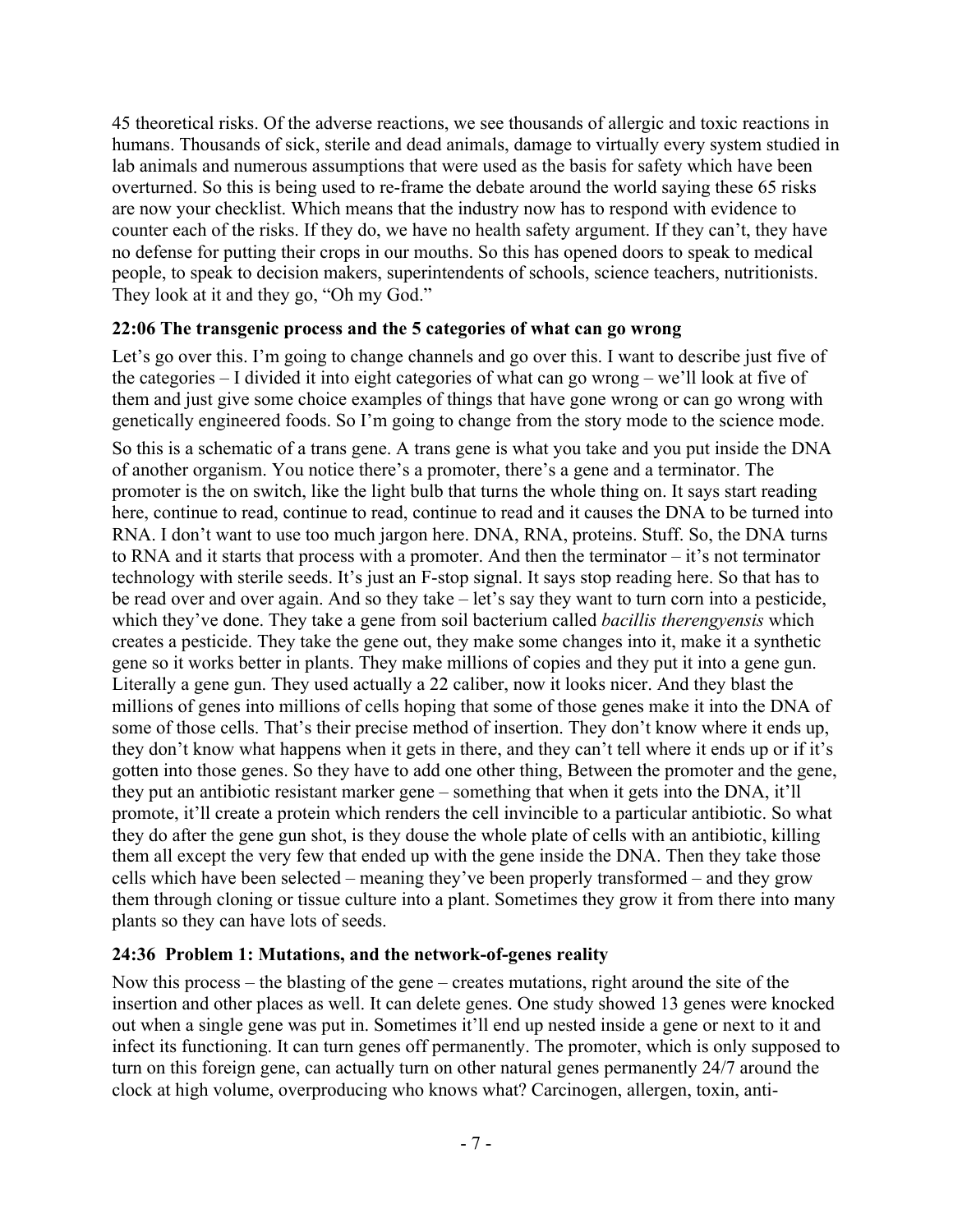nutrients, something good, we don't know. It's a genetic roulette – which is the name of my book. And I was thinking about this dart throwing into the gene as a kind of genetic roulette, one of the ways we're gambling with our health. So, lots of mutations, deletions can occur as a result of this process.

Now in addition, one study inserted a gene into the DNA and up to 5% of all the expressing genes changed their levels of protein expression, indicating the genes don't act like individual units, like Legos that you can snap into place, like individual things. Hardly anything in life actually works that way. But that *is* the assumption behind genetically engineered foods. But it turns out that assumption has been broken by a scientific understanding – and this is a July 1st *New York Times* article that says "The presumption that genes operate independently has been institutionalized. It is the economic and regulatory foundation on which the entire biotechnology industry is built. Evidence of a network genome shatters the scientific basis for virtually every official risk assessment of today's commercial biotech products from genetically engineered crops to pharmaceuticals." Yet today every attempt to challenge safety claims from Biotech products has been categorically dismissed or derided as unscientific.

So let's say you mess up the DNA, ok? What can that do? Well it can change the RNA, which also can change proteins, and they interact to create natural compounds and that can be messed up, and a plant can have thousands of natural compounds, any of which might change its expression. Or it might have new proteins and new natural compounds, maybe new unnatural compounds. So we're talking about massive collateral damage – and that is the appropriate terminology – you have an intention to do one thing and you do massive collateral damage throughout the DNA and throughout the plant. That's the first cause of problems. You'll be tested on this.

## **27:17 Problem 2a: The intended protein is harmful: herbicide resistance**

The second is the protein that you intend to produce may be harmful. Let's pretend as the biotechnologists do, that you can just snap a gene into place like a Lego and it'll produce the protein that you want. What are the proteins that they're producing? Well there are two major traits.

The first is herbicide tolerance. Here's how that goes. Monsanto found a bacterium growing in a chemical waste dump facility in the presence of their herbicide Roundup, and they figured, "Let's put it in the food supply." So they took the gene out of the bacterium that allowed the bacteria to survive Roundup and put it into soy beans and corn and cotton and canola. Let's talk about soy beans. And now the soy bean plants grow in the field and you can spray the field with Roundup herbicide, and the Roundup-ready soy beans don't die – just all the other biodiversity in the field. All the weeds, all the plants, they die. So you end up with a clean field. It's basically a weed management system. Actually it's a money making system for the former chemical company Monsanto to sell more of its herbicide. Because when you buy the Roundup-ready seeds, you sign a contract that you will only buy Monsanto's version of the Roundup herbicide. And you sign a contract saying you will not re-plant your seeds, which will go back to the seed dealer every year. There's Liberty Link products which are designed to tolerate Liberty herbicide.

### **28:56 Problem 2b: The intended protein is harmful: insecticide-factory cells**

Then there's these pesticide producing crops – corn and cotton are the two commercialized crops that contain this BT toxin from a soy bacteria that we talked about. About 80% of the crops are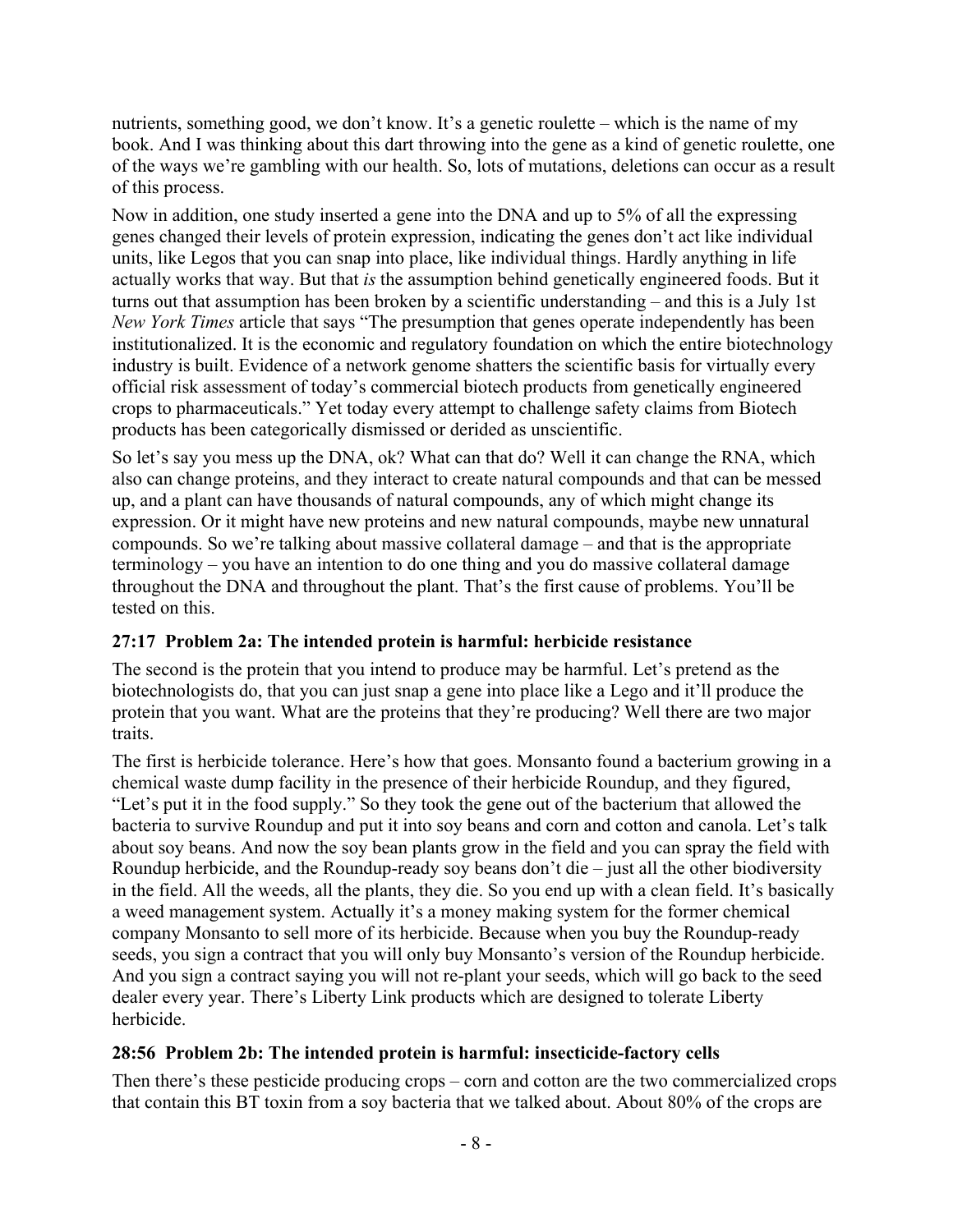herbicide tolerant, 20% are BT producing. There's actually some overlap with both. Now let's take a look at the BT toxin. Of the farmers or gardeners that are here, how many have actually sprayed their garden with BT or their crops with BT? It is a natural pesticide. You take the spores in the bacteria, put it in spray form and you spray it and it kills bugs. And the EPA and the biotechnology companies say, "See it has a history of safe use. Let's put it in the food. In fact," they say, "Even if you did eat it, it's destroyed during digestion. Even if it did survive digestion, no problem, because there are no receptor cells in human beings or mammals. So it's completely harmless. And so, because of those assumptions, we don't have to test to see if our assumptions are correct."

Well it turns out the assumptions were wrong. People do react to the spray. In fact, about 500 people reported allergic type reactions, some had to go to the hospital, when in the Pacific Northwest, they sprayed BT for gypsy moths. And there's plenty of evidence in the literature that farmers, when mixing the BT or spilling it on themselves, have to go to the hospital, had some severe problems. When they fed the BT in its natural form to mice, it survived digestion – in fact it destroyed some of the cells in the lower part of the small intestine, also creating excessive cell growth there. It also created an immune response in the mice as powerful as cholera toxin. It created kind of a multiple chemical sensitivity in the mice so that they were now reacting to other compounds that they were formerly not reacting to. And the actual composition of the BT has sections that are identical to known allergens.

Now, the BT in the crops, however, is not the same as the BT in the spray. It's thousands of times more concentrated in the crops. In the spray, it's not only less concentrated but it can wash off, it can biodegrade in the sun – it does biodegrade in the sun – but not when it's produced inside every cell in every bite of a corn crop. And it's designed to be *more* toxic. In its natural form, it's got a safety catch. When it's produced, it actually is called a protoxin. It waits until it gets into the alkaline gut of the insect and then it breaks through the gut's walls, killing the insect. But they create changes in the genetic structure when it's put into the crop so it's immediately active and immediately toxic. The safety catch is not created in the plant.

## **31:39 Problem 2c: India**

Now, in India, hundreds of laborers dealing with BT cotton got a surprise when they started introducing BT varieties into their fields. All of a sudden, many, many are now developing allergic type reactions, from picking the cotton, from loading it onto trucks, from cleaning it in ginning mills and ginning factories, where some people have to take antihistamines everyday just to go to work. Even leaning against a pile of cotton has been a cause for allergic type reactions in some of these workers. Now, what is of great interest is the specific symptoms that they are reporting are identical to the symptoms reported by the 500 or so people in the Pacific Northwest. The list is identical except for exacerbations of asthma in those that were sprayed for BT. Otherwise, it's sneezing, runny nose, watery and red eyes, itching, burning, inflammation, red and swelling skin, fever and some went to the hospital. So I submit that they're reacting to the same BT – although in the cotton it's more concentrated. Which means in cotton, at some point, hopefully the BT is denatured, but maybe not. Maybe it's still in diapers. Maybe it's still in bandages, feminine hygiene products. We don't know, because no one has tracked it. But it is in the cotton fiber, apparently, where these people are picking.

### **33:01 Problem 2d: Other countries**

Now after they harvest the cotton out of the plant, they allowed sheep to graze in the fields and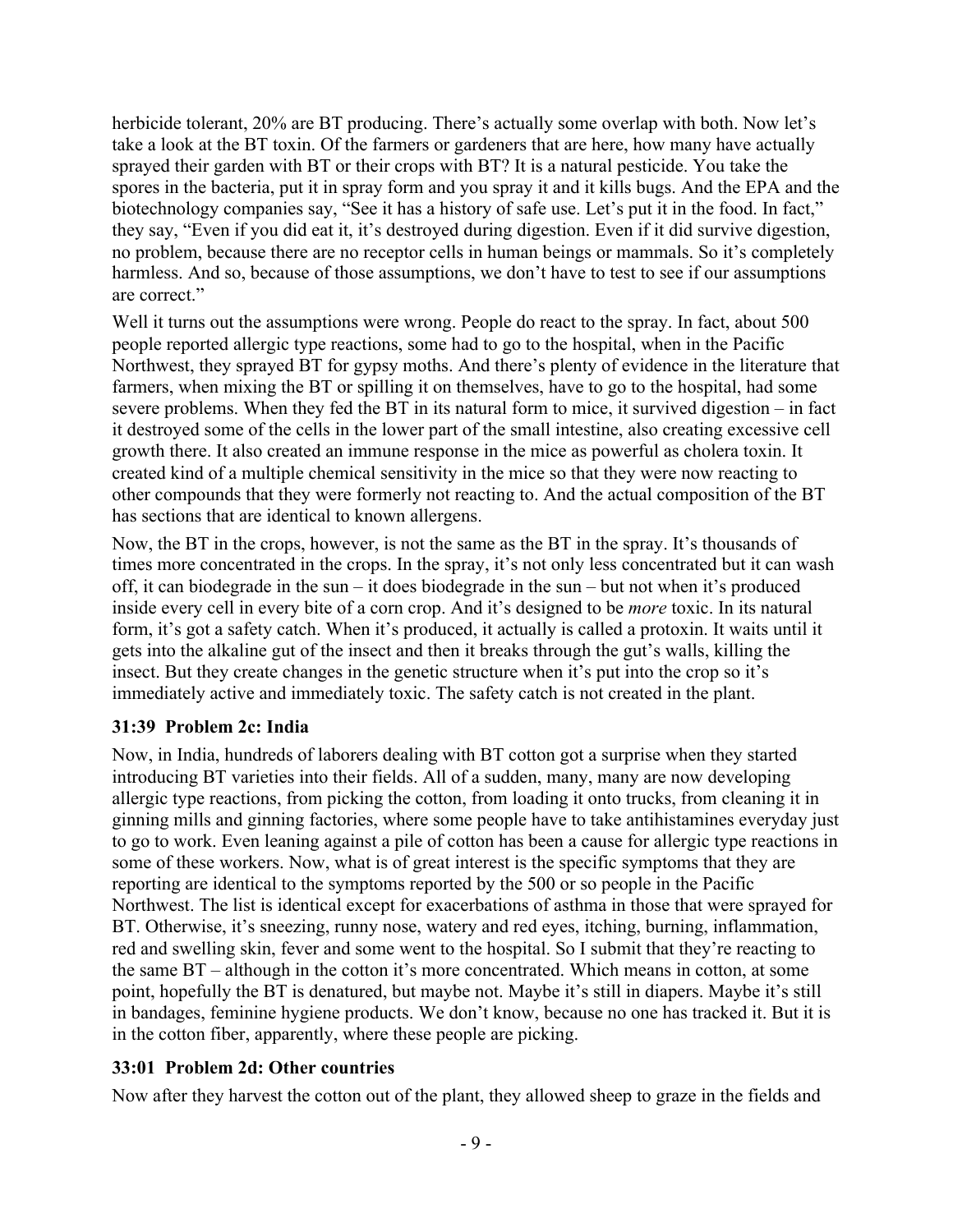within one week, one out of four sheep died. An estimated 10,000. This year – that was last year – this year, not only are sheep dying, but there's also reports of cattle dying and goats dying, so the Andrapradesh government has advised farmers not to allow their animals to graze on BT cotton plants. In Germany, a farmer claims that 12 of his cows died and others had to be killed who were sick because of a certain variety of BT corn that he was field testing for Syngenta. Syngenta actually paid part of his bill for the loss but didn't admit fault. About 25 farmers in the Midwest report that their pigs or cows became sterile after eating a certain variety of genetically modified corn. The pigs had false pregnancies or gave birth to bags of water or were sterile. And the sterility also happened in cows and bulls.

In the Philippines, when one community – one village – woke up one day, while the corn started to pollinate, there was this big stench coming from the corn field. Someone went in to check it out. His face swelled up, he had trouble breathing, and these mysterious symptoms of disease started spreading from those closest to the corn field to those furthest away. So virtually this whole village was stricken by this disease during the time of pollination. The following year, the same types of seeds were planted in four more villages, with the same results. Now the results – the types of symptoms they had – were not identical for those who were picking the cotton or being sprayed. There was overlap, as you can see, with sneezing, asthma, coughs, nose bleeds, swelling, fever. But they also had headache, stomach ache, dizziness, diarrhea, vomiting, weakness and numbness. They also report deaths among water buffalos, horses and chickens, and five unexplained human deaths.

In Monsanto's own study that was made public because of a lawsuit, it turns out the rats that were fed the genetically engineered corn had symptoms of toxicity in the liver and kidneys. They also had indicators of blood pressure problems, allergies, infections, or disease, higher blood sugar and anemia. But Monsanto's an incredible… the way that they are, dismissed it as not biologically significant without proper explanation. So, this is the second reason why things could go wrong: even if the protein you're intending to produce is produced, it might cause a problem.

## **35:33 Problem 3: The protein produced isn't what was intended**

But the third reason is that the protein that you get in the plant may be very different than the protein that you intended to produce in the plant. Here's why.

Remember the trans gene is put into the DNA, it's got a specific code on it. The code is like a computer program that creates a complementary RNA strand. That has the code on it, which gets translated into amino acids. And so the code of the DNA ultimately dictates the amino acids. The amino acids are the building block or the backbone of proteins. Right?

### **36:11 Problem 3a: Shuffling or truncating or failure to stop coding at end**

So, when you put that gene into the gene gun or through the bacterial infection method which we haven't talked about, it can cause changes in the genetic code in the trans gene. It can mix it up. It can have other codes thrown in. It can truncate sections. In fact, if you look at the corn on the market right now, you have one that has 30% lopped right off. Only 70% of the trans gene ended up in there. That stop signal never made it. So when it's being read, it continues to read and starts to read into the plant DNA also, so the protein it creates includes some of the amino acids coded from the plant, kind of like a fusion between the two. Another corn variety has a point mutation where something's different. It's now creating a different protein. One single amino acid difference could change a harmless protein into a deadly one.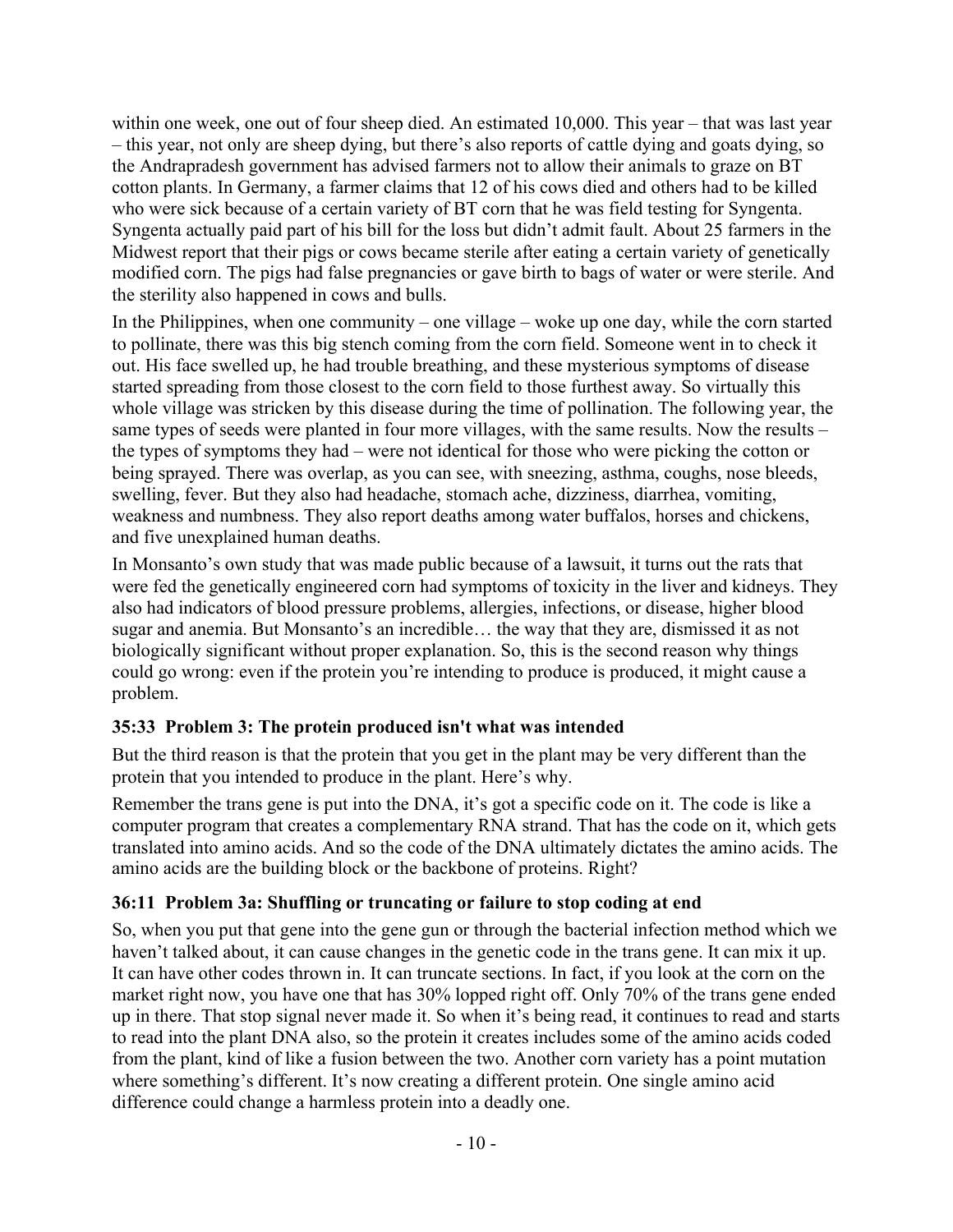### **36:59Problem 3b: Instability**

In addition, once it's in there, it might theoretically be unstable. It might rearrange over time. In fact, in Europe, when they looked at six varieties of genetically engineered crops, and they actually sequenced the trans gene, in every single case it was different than the sequence that had been registered by the companies – suggesting that it's rearranging over time, suggesting that it's creating proteins that may be completely different than intended and never tested. And even if it is the exact same sequence that you want, it might start in a different place and end up with a completely different protein or it might be processed to produce multiple proteins. It's operating in a different environment, not the same species where it evolved.

## **37:46 Problem 3c: Correct sequence, misfolding**

Let's pretend – as they do – that it creates the exact amino acid sequence that you're looking for – and by the way, they don't even check. They'll look at five or 25 amino acids out of 600 or more, and say well the first five were what we expected so we expect the rest to be the same. And if you do research on their plants, sometimes you have to sign a contract saying, "I will not sequence the amino acids." I wonder why.

But suppose it's the right amino acid sequence. It still might be a problem because once proteins are created, that sequence of amino acids gets folded all up into massively complex formulations. And it's often done by these other proteins called "chaperone folders" that have evolved in the same plant for thousands or millions of years. But now you have a gene producing a protein that's never before been in that plant. So maybe it will get misfolded. Can that be bad? Well prions are an example of a misfolded protein. They're responsible for mad cow and the human equivalent. Parkinson's is tracked to an aggregate misfold called ameloid fibrosia. These are real potential dangers of misfolded proteins.

### **38:58 Problem 3d: Correct sequence, wrong attached sugar chains**

Another example of changes in the protein, even if the amino acid sequence is the same, is these additional molecules that attach themselves to the protein, like sugar chains, which are known to be potentially allergenic. And they can change a harmless protein to a potentially deadly one. And it appears to be what happened with these peas – Australian peas being developed to produce an insecticide. They took a gene from a kidney bean and they put it into the pea, so that the pea now spontaneously kills pea weevils. And then these scientists decided to do a little test. So they isolated the protein from the kidney beans and they exposed it to mice, and the mice were fine. Then they isolated the protein from the peas and they exposed it to mice, but the mice were not fine. They had an inflammation reaction, which suggests that now the peas are allergenic and might kill people with anaphylactic shock. So, they decided in their wisdom not to put the peas on the market because if they had they would have exported it from Australia to India, where they make it into Mattar Paneer, which could have all of a sudden changed the reactions of people who have been eating peas for generations.

What was interesting was, they actually sequenced the amino acids and the amino acids were the same in the kidney beans and in the peas. So how come these identical proteins caused different reactions? So they used another study and found that there was a subtle change in the attached sugar molecules, and they were so surprised because the kidney bean and the pea are very closely related species. They weren't expecting to see any change. In genetically engineered crops, you take genes from bacteria and put them into plants – very unrelated species – but they don't even check to see the changes in the protein. They just assume it's the same.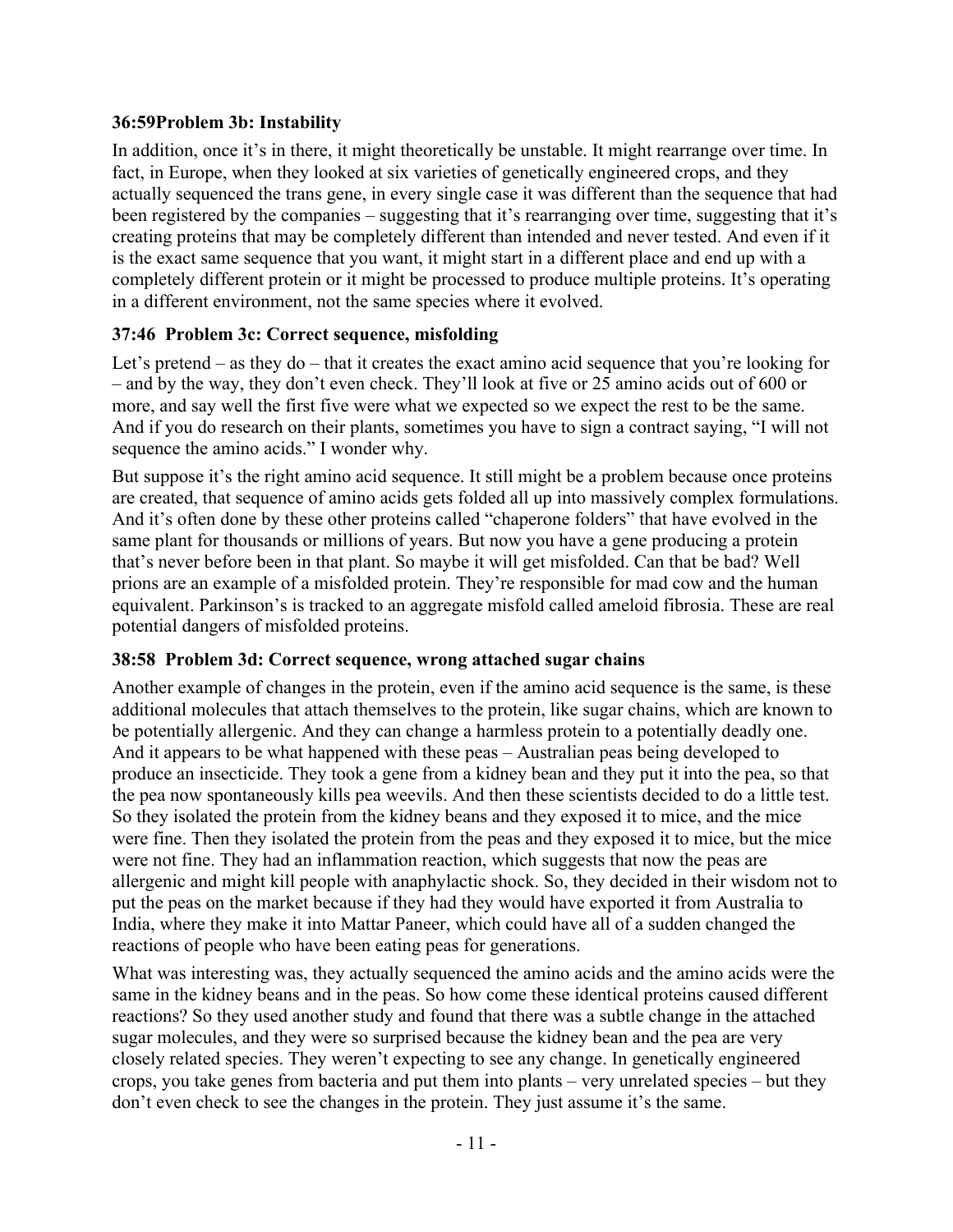What's of interest is that these peas had already passed the studies that were necessary to get them on the market. This mouse study that was used had never before been used to test genetically engineered food crops. It is not necessary, it has never before been done. The study which showed the slight changes in the sugar chains? I know of only one GM food crop where that had been used. So those peas would have made it to the market. So when Monsanto was asked by a reporter, "What do you think about these peas being taken off the market?" the Monsanto spokesperson said, "Well this shows the regulatory system works." It shows that the regulatory system works. He didn't mention that none of his products have ever been through those studies.

## **41:50 Problem 4: More herbicide on crops; "they have got bad science down to a science"**

Now the fourth possible problem is that there could be more herbicide – there are more herbicide residues – on herbicide tolerant crops. You spray right on top of the crops and you spray a lot more. And so we're taking more herbicides into our body when we eat genetically engineered crops. Now this Liberty Link variety – it's very interesting because of some technical issues – it takes the toxic herbicide and it detoxifies it. Studies have shown that that detoxified residue builds up in the plant tissue and we eat that. However, when they take that same detoxified – supposedly detoxified – compound and they feed it to mammals, some of it re-toxifies inside the gut and ends up deposited in the organs. So if we eat this Liberty Link rice, which is not yet out there, or corn, which is, it might actually create herbicides inside of us. Now they fed some of this Liberty Link corn to these chickens and they died at twice the rate. But this was an industry funded study, and the way they designed it – man, it's unbelievable how good they are at rigging their research. They have got bad science down to a science. In this case, even a doubling of death rate was not statistically significant.

## **43:09 Problem 5: Horizontal transfer of genes into gut bacteria or our DNA**

So, the fifth possible cause is that genes might transfer to gut bacteria or into our DNA. Meaning that the gene you stick into the corn, soy, cotton, canola may end up inside our DNA producing this BT toxin or this Roundup-ready toxin or thing or whatever. Now, originally, studies at the FDA when the Flavr Savr tomato was first presented, they were asked – the division of antiinfective drugs – what do you think about using an antibiotic resistant marker gene in the food? Well they were appalled. They wrote in all capital letters, "IT WOULD BE A SERIOUS HEALTH HAZARD." It would be a serious health hazard to introduce a gene that codes for antibiotic resistance into the intestinal flora of the general population. Can anyone guess why? We are in a situation where our antibiotic medicine is becoming less and less effective because when you expose it over and over to bacteria, the bacteria mutate and develop resistance. So now you have antibiotic resistant diseases because of the overuse of antibiotics in animal feed, in antiseptics, etc. And they were concerned that using these antibiotic resistant marker genes in food – they might transfer to soil bacteria, and if we eat this food, it might end up transferring to gut bacteria, which can mate with pathogenic bacteria, passing on the resistance, causing the pathogenic disease not to be killable by antibiotics.

What did the biotech industry say? No problem, we've thought of that, but we have an assumption, and here's our assumption. Our assumption is: genes are destroyed during digestion. So they can't transfer. They didn't consider it might transfer to bacteria in the mouth. But never mind, genes are destroyed during digestion. So they let it on the market. So, in 200 million acres – I don't know, a huge number of acres – there's antibiotic resistant genes in the food. Now, the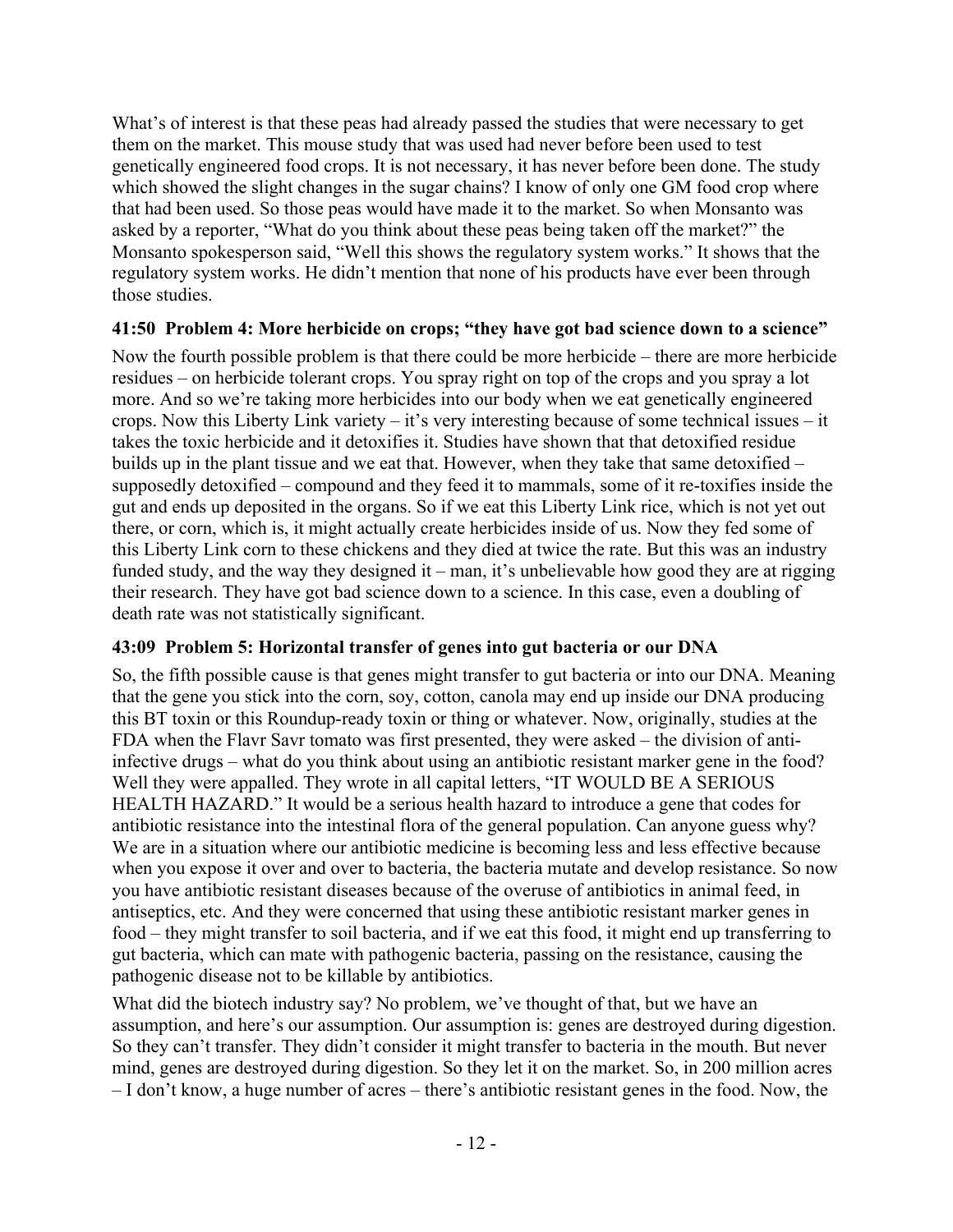FDA scientists say, "Well if you put it in the market, please monitor to see if it is causing problems." They never did that.

In fact there has not been one human clinical trial on GM food. There's only been one human feeding study on genetically engineered foods, and it was to look at whether genes are destroyed during digestion. A brilliant study – they took seven human volunteers with colostomy bags. They had their lower intestines removed... not for the study. And they fed them a soy burger, soy milkshake – genetically engineered soy – looked in the colostomy bag and whoa. Genetically engineered DNA survived passage through the stomach and the small intestine in much higher quantities than they anticipated. But they also found, in three of the seven volunteers, inside the bacteria of the DNA, in their gut bacteria, was the part of the gene that had been inserted into soy beans from a previous meal. Before they were fed. It was stably integrated there. And they took those microorganisms and they applied Roundup-ready's herbicide – active ingredient – and they didn't die. So we have Roundup-ready gut bacteria.

The gene that was found in the chemical waste dump, put into the soy is now living inside human beings in their gut bacteria along with the promoter which turns it on, likely creating this protein inside of us. The protein which may be toxic or allergenic – we don't know.

So, what can transfer? The promoter can transfer – it does transfer – to gut bacteria, maybe transfers to our own DNA. It's an on switch. It can turn other things on, so if it transfers to gut bacteria, it might turn on something and overproduce that. If it transfers to our own DNA, it might turn on something and overproduce that. Inside our DNA and in plant DNA are ancient embedded viruses. Ancient – passed on from ancient species. Usually they're degraded but maybe they're intact but simply lack their promoter. The promoter put into the GM crops are very aggressive. They're from viruses and they turn on all sorts of things. It's possible it turns on an ancient virus. It's possible it turns on a carcinogen. It's also, on its own, unstable. It has a recombinant hotspot. It might break up and rearrange. So now we might be creating random onswitches, random virus activations and instability in genes.

Now normally genes don't transfer readily from plants to bacteria. There are natural barriers. The structure of the gene is different. It's not easily transferred. If it is transferred, it generally doesn't work. But there's a section in my book – one of those two page spreads – the natural barriers have been removed. They use bacterial genes in the plants which are recognized by the bacteria in the gut bacteria – in the DNA. And it has its own on-switch. So if it is transferred, it's on. And a number of other things, which mean that we may be allowing genes to transfer between these species inside of us all the time with no barriers that are normally there, colonizing our bacteria. The antibiotic resistant marker gene might transfer. That was the concern. In fact the British Medical Association called for a moratorium on GMOs and partly because of the antibiotic resistant marker gene. We know that the Roundup-ready gene transfers, but what if the BT gene transfers? The BT, that pesticide that was associated with the toxins and the allergic reactions, the deaths among the sheep? It might turn our intestinal flora into living pesticide factories, possibly for the rest of our life, from eating a genetically engineered corn chip. They have never tested that. Why? Because the people that did that study with the colostomy bags was funded by the pro GM UK government and we heard about them. No more studies were done with that group. So we don't know what's transferring inside us.

### **49:12 Do the problems exist ? -- the soy example**

So these were the five possible reasons that we talked about. Let's apply them to soy. Let's see if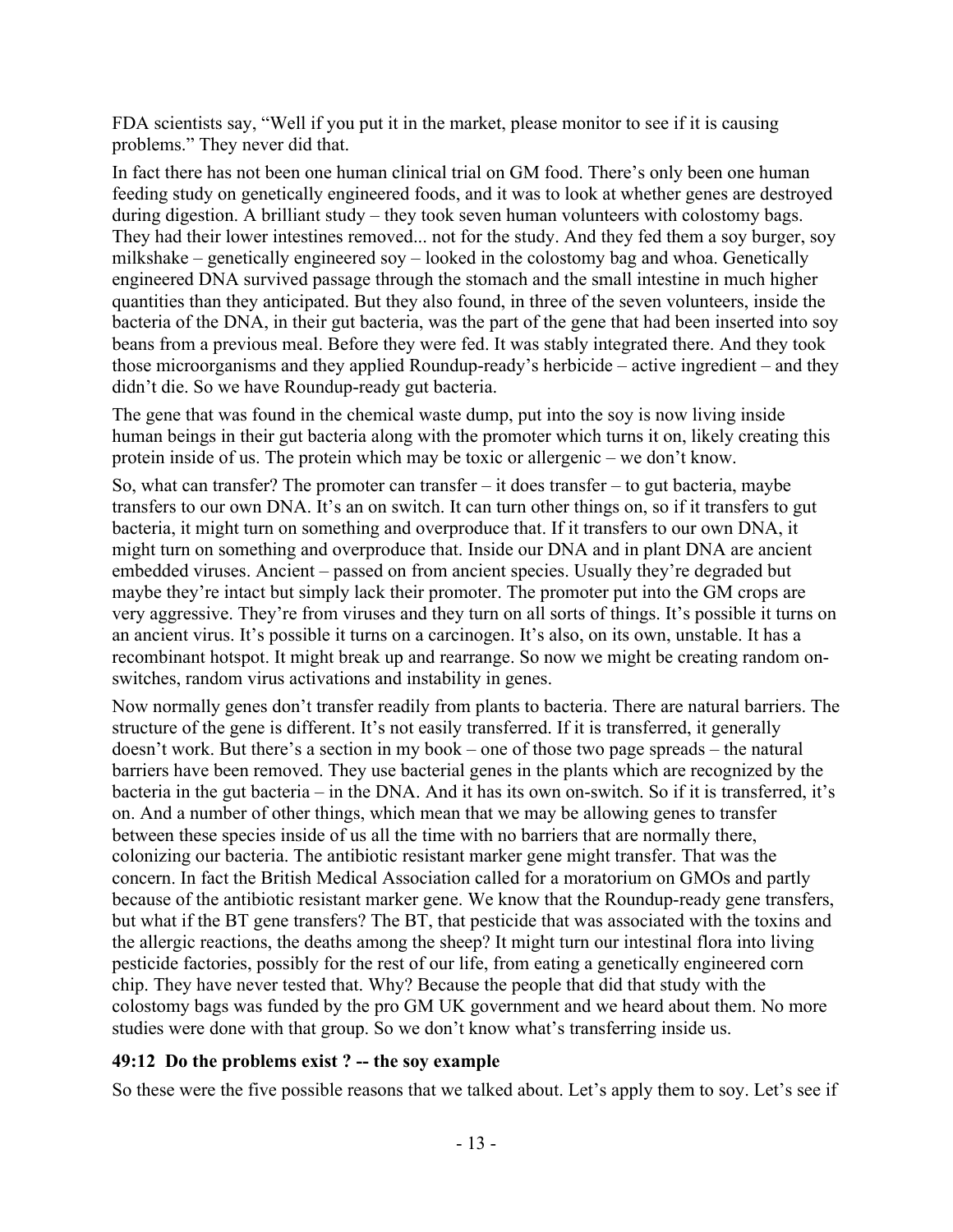soy beans have these five possible things that can go wrong.

## **Problem 1 / Soy: Damaged DNA**

What was the first thing that can go wrong with genetically engineered crops that we discussed? Memory loss. It was the mess-up of the DNA, right?. The process. Yes, the process. So, years after GM soy was on the market, they found, "Yes, oh, by the way, there's a damaged section of DNA right near the insertion, which we didn't identify before it went on the market. Oh, and there's two gene fragments we didn't even see but they got in there also." They found altered nutrient levels in the soy. They found that a new allergen known as trypsin inhibitor was as much as seven times higher in the cooked GM soy sample compared to the non GM soy sample. They found a new protein – one that had never been intended, somehow created in the soy bean – that was able to bind with IGE antibodies, meaning it could be an allergen. And these are from the mess-up process within the soy. So one out of one so far.

## **50:26 Problem 2 / Soy: Intended protein is dangerous**

What's the second possible cause of problems besides memory loss, anyone? The protein itself that you intend to produce in the crop might be dangerous. Now, when you stick a protein that's created from bacteria into the food supply, and it's never before been in the food supply, you really can't tell if people are going to develop allergic reactions. Why? Because people need to be exposed over time. So there is no surefire guaranteed set of tests to say, "You're not going to get an allergy from this novel protein in your diet." So the WHO and others say, "Let's just look at the structure of the protein and see if it has characteristics similar to known allergens." It's definitely not a robust, powerful gate. It's more like a sieve that lets a lot through, but that's their test. They say, "If it has sections identical to a known allergen, it should not be approved, or at least it should require further tests." It turns out the protein of the soy has sections identical to known allergens, but it was approved and it was never subjected to further tests.

### **51:30 Problem 3 / Soy: Resulting protein different from intended**

The third possible problem is that the protein that you intend to create may be different than the one that you get. So it turns out – let me explain what happened here. This study in Europe looked at the RNA that the trans gene was created. And so, it's supposed to start at the beginning of the trans gene and it did. OK, there's the RNA, there's the RNA, and there it's supposed to stop. But it's not there. It didn't stop. It's continuing. And the RNA is also there from that extra transgene fragment that got inserted and no one knew about for years, so now that's also turned into the same part of the RNA. But now, over here, it's producing RNA from that scrambled section of DNA that have never before been in nature. Scrambled because of the process of gene insertion. So now the size of the RNA is way longer than it was supposed to be. And then the cell processed the RNA into four different variations, shuffling it around. So now you have four different RNA variants, none of which were intended, and all of which might create proteins which might be allergenic or toxic. S, now, what was supposed to happen – the mechanics – was completely broken down, and the scientists in their published peer review scientific literature said, "By the way, this stop signal that's used in soy is also used in most of the other genetically engineered crops, and it's faulty." Which means that *all* the crops out there might be producing some type of RNA that was never intended, it might produce some proteins that were never intended. So that's three out of three so far for soy.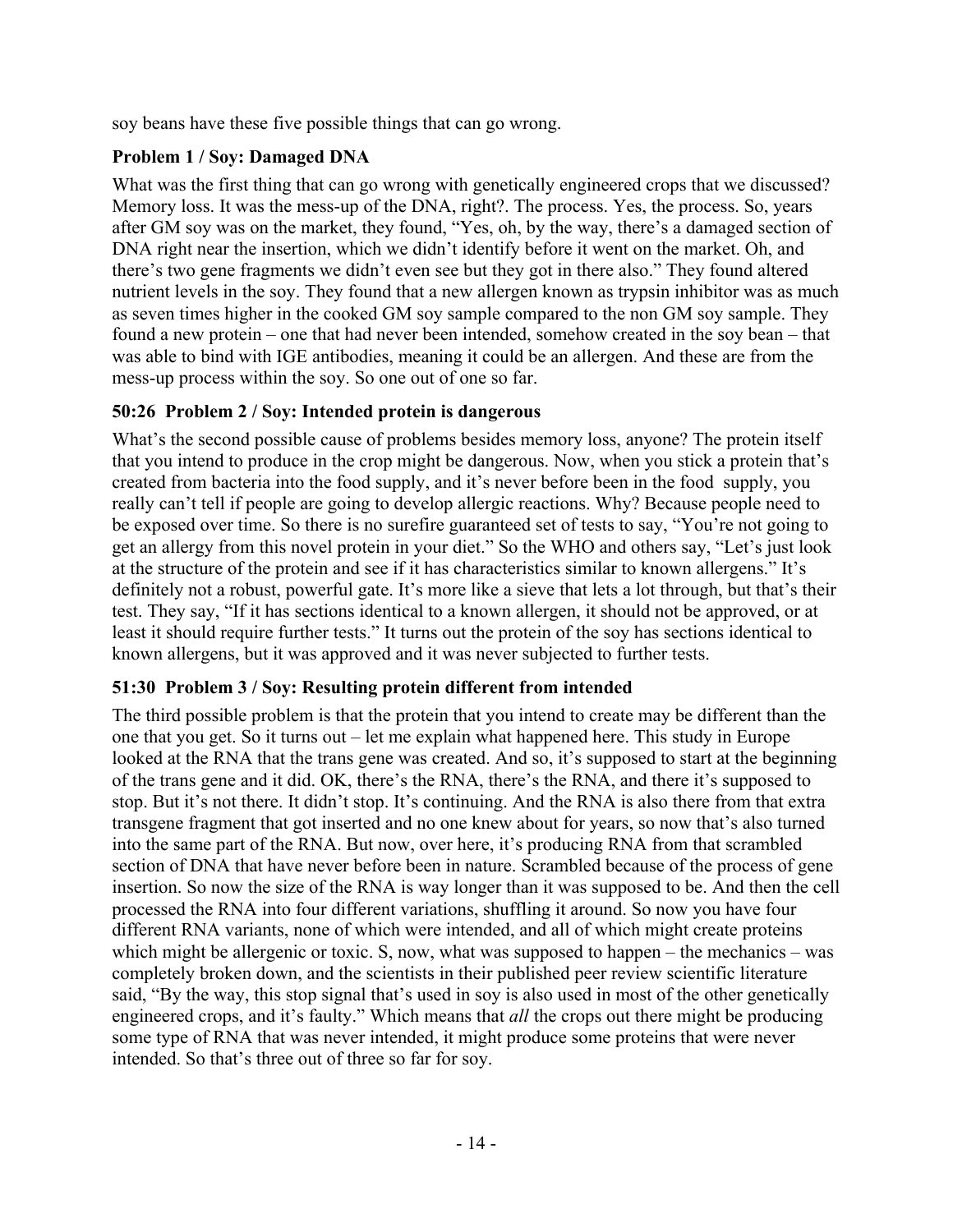## **53:04 Problem 4 / Soy: Increased herbicide residues/use**

Fourth is increased use of pesticides, of the herbicides. And so it turns out Roundup – when you spray it over and over again, the weeds develop resistance. Just like the bacteria becomes antibiotic resistant, the weeds become herbicide tolerant. At the beginning, when they started planting this herbicide use went down. Then it leveled off, then it went up, and now it's skyrocketing. In the first nine years, 138 million pounds more herbicide was used in the United States. By 2004, approximately 86% more Roundup was used on Roundup-ready soy acres than non-Roundup acres. But last month, we discovered, when we looked at USDA statistics by Charles Benbruck who did the study, now in the last two years an additional 200 million pounds have been used. So it went from 134 million in nine years, in addition to 120 million in two years. There was a 38% increase in a single year from 2005 to 2006, approximately doubling the use of Roundup over 10 years. In fact, because Roundup is so ineffective against these things, the farmers have to use really toxic stuff to kill – like 2,4-D, up 138% between 2004 and 2006. So now, we've got four out of four with Roundup-ready soy.

## **54:19 Problem 5 / Soy: Horizontal gene transfer**

The fifth of course, you know, genes transfer. That was the only study they tested. So yes, it has five out of five potential things that can go wrong in the mechanics within the plant. It doesn't mean that the plant is harmful. It just means it's out of control. Well, I guess the herbicides would be harmful, definitely.

## **54:40 Any case studies of GE soy problems?**

Are there any case studies of problems with genetically engineered soy? Well, I've got to tell you: there's very few published peer review animal studies. About two dozen. We're talking two dozen, and that means... that's pathetic. So we have to build a case, with some of the research that's studied, that's published, some of the research is not published, medical evidence, anecdotal evidence, to look at the whole picture like epidemiologists do.

So, we know that soon after soy was introduced to the UK, soy allergies skyrocketed by 50%. Why? Well, we've discussed a known allergen – trypsin inhibitor – up by seven times in one study in cooked soy. Maybe that's it. There's a new allergen protein in soy. Maybe that's it. The protein that's created has sections identical to a known allergen. Maybe that's it. There's more herbicide residues, maybe that's it. There's also a reduction in pancreatic enzymes that help break down proteins. So if proteins last longer in the digestive system, it means they're longer available to create an allergic reaction. Maybe that's it. We don't know. We just know a coincidence maybe.

However, one very small study did a skin prick test where they found, "Oh, there's eight people who are reacting to GM soy, but only seven of them react to natural soy. One person reacts only to the GM soy. So there's something different about the profile. Let's not follow up." That's the thing. When these problems happen, they don't follow it up. They're either ignored or denied or suppressed.

When mice and rabbits were fed Roundup-ready soy beans, they developed altered cell structures and altered enzymes or gene expression in livers, kidneys, pancreas and hearts, and the higher metabolic activity was suggestive of a toxic insult. Mice fed GM soy had altered sperm cells. (Those were the male mice, in case you were wondering.) And then when both parents were fed GM soy, the embryos had changed DNA expression compared to those who were fed natural soy.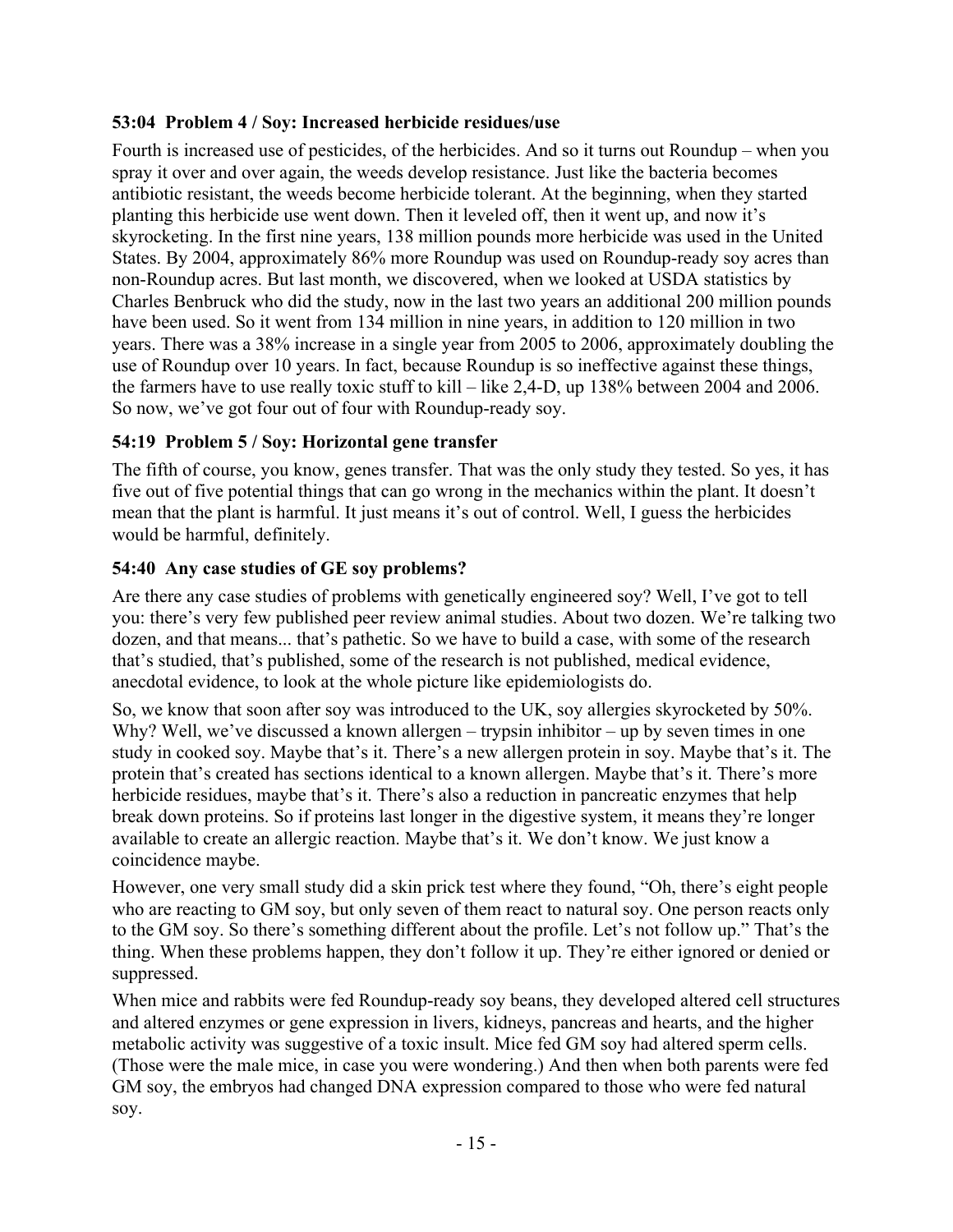Now, I spoke at the European Parliament office in June and I spoke with – one of the panelists there was a scientist and leading researcher at the Russian National Academy of Sciences, And she presented evidence which I've already talked about in other cases about her rat study. These are Russian speaking rats, and they volunteered to participate in a study with Roundup-ready soy. And these are female rats that started eating GM soy. with a complete and balanced diet. two weeks before they conceived, and continued through pregnancy and lactation. And within the first three weeks after giving birth, more than 50% of their offspring died. More than half. The mothers who were fed natural soy only had an offspring mortality of 10%. In addition, one day's death rate is the picture of the rats. Now the rats looked different. The size was different, the shape was different when the mothers were fed GM soy. Those are the ones who were fed non-GM soy, those are the ones who were fed GM soy, and the size among about 36% of the GM soy group – very small. Here's a comparison of GM-fed versus natural-fed. Same age. Another one. Now, they tried to mate those offspring and they couldn't mate. So there were indications, preliminary evidence of sterility. Here's a picture of testicles from rats that were fed genetically engineered soy in Russia. Different color. You could see the cell structure is completely different as well. And here's – on the right side – liver size of GM-fed rats compared to the ones on the left – just very different. I'm not qualified to comment on these. These were given to me after lunch with members of Parliament by the scientist whose explanation I haven't had the chance to follow up.

### **58:38 Why don't we see more problems? -- the L-tryptophan epidemic**

So if GM crops are so bad, how come we don't see more problems? Well there's a very chilling reason why we don't. And that was made clear in the late 1980s, when thousands of people got sick – actually 5000 to 10,000 fell sick. Some were permanently disabled, about 100 died, because of L-tryptophan – a food supplement. But not L-tryptophan generically – L-tryptophan from Showa Denko KK, a corporation in Japan that was genetically engineering the bacteria to produce the tryptophan more economically. You've seen genetically engineering is prone to unpredicted side effects, and this particular line of L-tryptophan for years had contaminants and these contaminants almost were certainly the result of the genetic engineering process ,and were almost certainly the cause of this epidemic.

But it took years to identify. And even then it was almost missed. The reason they found it was because the disease had three concurrent characteristics.

- 1. It was rare it actually was a new disease. It was with rare or unique symptoms.
- 2. It was acute serious enough to get people to go to hospitals and doctors.
- 3. And it came on quickly.

What would happen if all three were not in place? What if it were cancer, diabetes, asthma, obesity, heart disease? It would still be on the market. What if it were not serious? What if it were a frequent cold or memory loss? Or memory loss? It's still on the market. What if it didn't come on quickly – what if it took 20 years, what if it took the next generation?

So what about the GM crops already on the market? Might they be responsible for the huge increase in migraine medicine sales, in obesity and diabetes, in the doubling of food related illnesses between 1994 and 2001? In autism? We don't know because no one is looking. There's no post-market surveillance, no human clinical trials, no proper evaluation of all the things that could go wrong inside the DNA, RNA, proteins or compounds. And the approvals are based on disproved or untested assumptions and industry studies designed to avoid finding problems.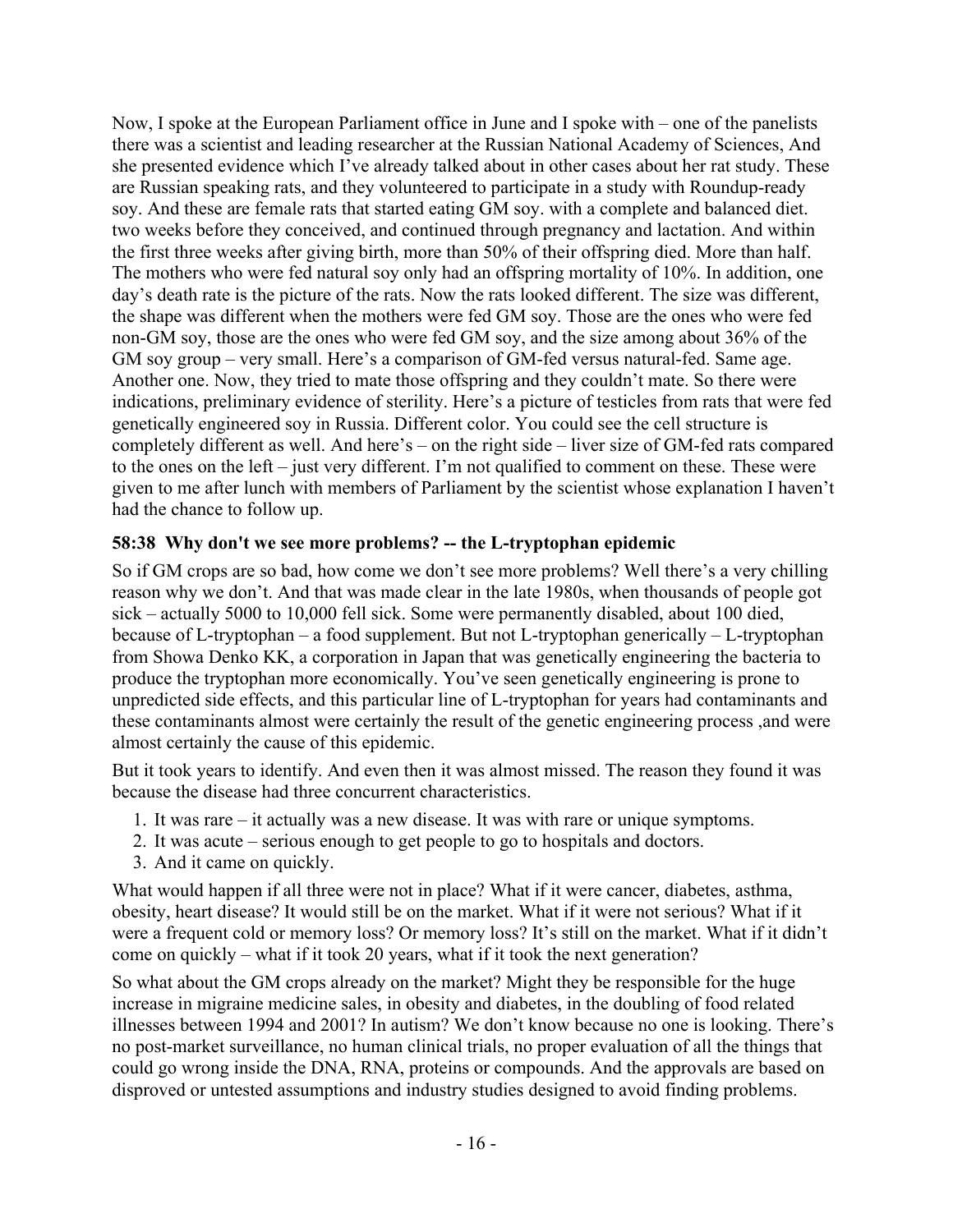Maybe someday in the future, we can predictably and safely manipulate the DNA for the benefit of human health and the environment, even in our food. But right now we're feeding the products of an infant science to millions of people and putting them in the environment where they can never be recalled. We don't have a technology to recall genetically modified salmon from the ocean, mosquitoes from the air – and yet there are genetically modified salmon in laboratories waiting to be introduced, and there's genetically modified mosquitoes waiting to be let out. And we have not technology to fully clean up the gene pool that's already contaminated with corn and soy, etc. It can outlast the effects of global warming and nuclear waste.

### **1:01:40 Bovine Growth Hormone -- example of a tipping point**

I just want to give a microcosm of one other genetically engineered food product, and that is bovine growth hormone. We've mentioned it briefly. I'm not going to describe the whole information about it, just to touch on it so you'll know that this is also out there, and there's some good news about it as well. Now, my organization – the Institute for Responsible Technology – has with other organizations educating consumers about potential health dangers of genetically engineered foods, but in this case rBGH treated milk, and we have together achieved something great.

There's a tipping point – a slow motion tipping point – with rBGH. September 2006, the Boston Globe wrote "The region's biggest dairies are rushing to rid their bottled milk of artificial growth hormones. If more dairies jump onboard it could be a tipping point." October 2006, *New York Times*: "Dairy companies are bowing to the natural food trend by shunning milk from cows treated with GE growth hormone. A manager of a milk producer's coop was quoted saying, 'It seems to be an explosion in the industry'. Starbucks has committed by the end of this year to eliminate all milk products from its company-owned stores that are from rBGH treated cows. Safeway in their Pacific Northwest processing plants has removed it." Reuters reported the same. Kroger's took it out. Publix took it out. It is like this chain reaction going around.

The tipping point has arrived because consumers are at the top of the food chain and there is enough consumers now shunning hormones in milk so that Monsanto is backed against the wall. And they actually tried to get the FDA and the FTC to make it illegal for companies to put the label on their milk saying "no rBGH." Now they're running radio ads in Ohio to consumers saying, "rBGH helps farmers, so you should drink milk with rBGH injected cows."

So what could be the tipping point for GM crops? I think the tipping point for GM crops could happen very soon. Now, we look at the tipping point and we compare it to what it was – that was the plans of Monsanto. What were they expecting by now? It turns out Monsanto's plans were to genetically engineer 100% of all commercial seeds in the world and patent them, according to Arthur Anderson, their consultant – who also was Enron's consultant, not incoincidentally. And another company, in January 1999, projected that by 2004, there would be a 95% takeover of all commercial seeds in the world by genetically engineered foods. So, it didn't happen. There's now very few. So what happened?

## **1:04:20 Release of Arpad Pusztai (from** *Seeds of Deception***)**

This happened. Arpad Pusztai. Let me read you what happened. Remember the announcements of projections of five years was in late January of 1999. So listen to what happened and when it happened. This is the first page of the first chapter of my book "A Lesson From Overseas" from *Seeds of Deception*.

When Susan answered the door, she was stunned to see several reporters standing in front of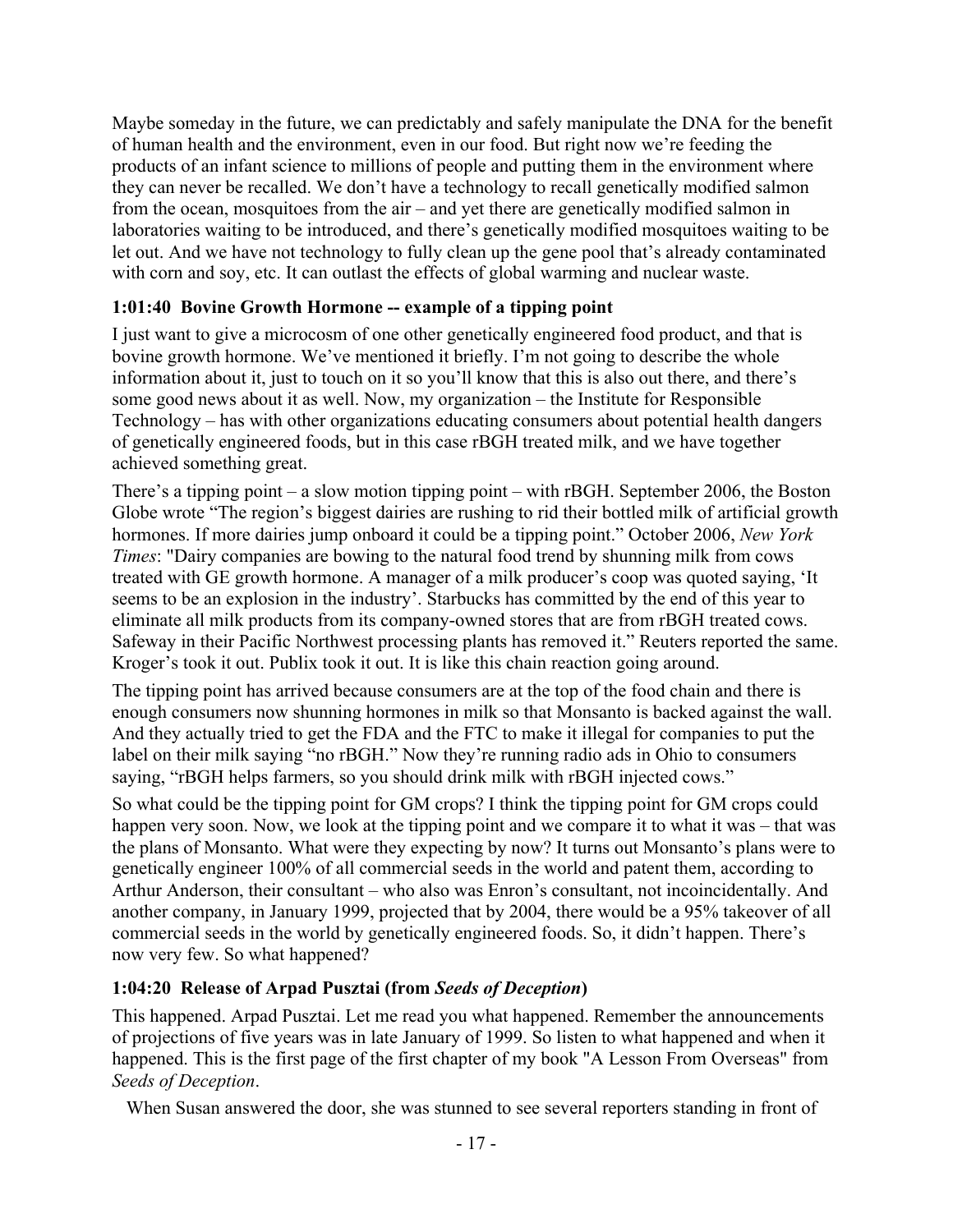her. More were running from her cars in her direction and she could see other cars and TV news vans parking along her street.

"But you all know we can't speak about what happened. We would be sued."

"It's ok now," The reporter from channel 4 television interrupted, waving a paper in front of her. "They've released your husband. You can talk to us.

Susan took the paper.

"Arpad come here," she called to her husband.

Arpad Pusztai, a distinguished looking man in his late 60s was already on his way. As his wife showed him the document, the reporter slipped past them into the house but Arpad didn't notice. He was staring at the paper his wife had just handed him.

He recognized the letterhead at once -- The Rowette Institute, Aberdeen, Scotland. It was one of the world's leading nutritional institutes and his employer for the previous 35 years until his sudden suspension seven months ago. And there it was clearly spelled out. They had released their gag order. He *could* speak.

The document was dated that same day, February 16th, 1999. In fact, less than 20 minutes before 30 reporters had sat at the Rowette Institute press conference listening to its director Professor Philip James casually mention that the restrictions to Dr. Pusztai speaking to the press has been lifted. Before James had finished his sentence, the reporters leaped for the door. They jumped into their cars and headed straight for the Pusztai's house on Ashley Park North, an address most were familiar with, having virtually camped out there seven months earlier. Now those 30 reporters with TV cameras and tape recorders were piled into the Pusztai's living room.

Arpad Pusztai read the document -- twice. As he looked up, the reporters started asking him questions all at once. He smiled and breathed more easily than he had in a long time. He had all but given up hope. Now finally he had the chance to share what he knew about the dangers of genetically engineered foods...

## **1:06:25 The UK/European tipping point**

Within a week, 159 column feet of articles was written; within the month, 750 articles. One reporter said it divided the industry into two warring blocks. April of the same year: Unilever publicly committed to remove genetically engineered ingredients from its European brands. Within a week, so did virtually everyone else – McDonalds, Burger King, Safeway, Nestles – from the European brands. But not from the US brands. Why? Because if you ask the average American, "Have you ever eaten a genetically engineered food in your life?" 60% say "No," 15% say "I don't know."

But the European rejection has caused a limit of GM expansion to four major crops in six countries with two major traits. They still *want* to implement their big plan. They have 172 different species that have been field-trialed and more than 50,000 field trials in the United States waiting to be approved, more in the laboratory. But, as long as the European Union – not the governmentbut the people, the industry responding to the people like rBGH in this country – as long as they're rejecting it and there's no market, it has stalled the introduction of new varieties.

I think Oprah Winfrey could end the genetic engineering in the food supply in 60 minutes. Now why do I say that? What is the tipping point that would cause the same kind of stampede away from GM in the United States? Is it like a vote? Do we need 51% of Americans avoiding brands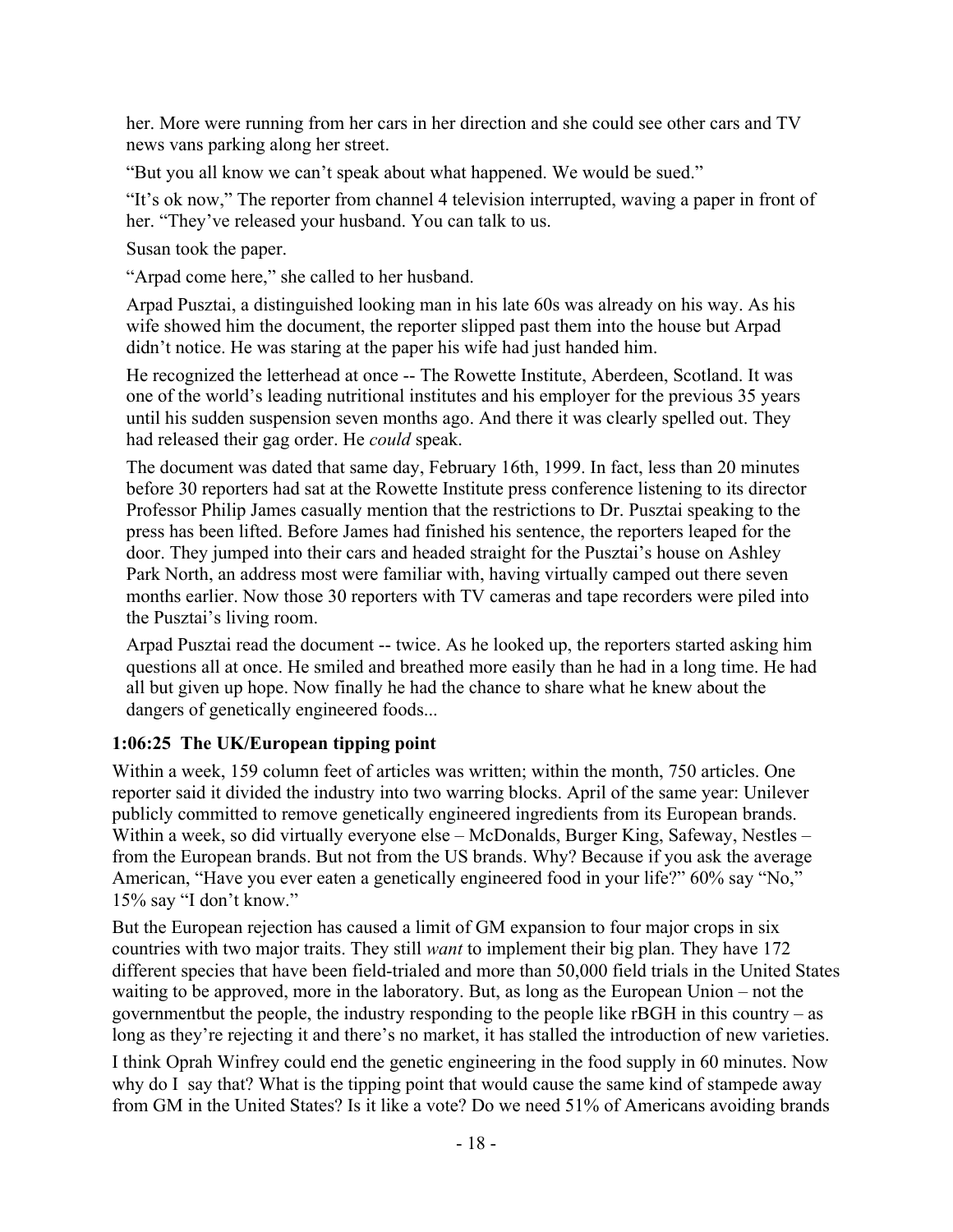with GM ingredients in order for them to say, "Well we've lost half our market share, I think I'll change." GM crops are not like trans fats or sugar. There's no consumer benefits. Kraft Food, the largest manufacturer in the United States, can simply like Whole Foods, Wild Oats and Trader's Joe's before them tell their supply chain, "Take GMOs out of our brand." I think if 5% of US consumers were buying non-GM products consistently, that would be more than the tipping point.

## **Spreading the word by leveraging**

I think Oprah Winfrey could do it in one show. I think a Gore film could do it, but we don't have to wait to see if they do it. We can do it ourselves. My Institute is looking not only to try and get to Oprah Winfrey, and to create a Gore film, but we've identified targets. Groups of low hanging fruit, very receptive. Religious groups are like the sleeping giant in this debate. If one stirs, there's like… the evangelicals believe the GMOs mean God Move Over, it's over. Health professionals – if the food industry realizes that doctors are prescribing to patients not to take their food because it's got GMOs, it's over. Here's one allergy specialist: "I used to test for soy allergies all the time but now that soy is genetically engineered, it is so dangerous that I tell people never to eat it unless it says organic." So we're going to speak to health professionals and we know have the tools to do so. If they're busy or if they're not.

School meals are under intense scrutiny. Removing junk foods is a big deal right now. There are wellness plans in every school in America. Wellness committees. Improved behavior has been linked to better food. We are pushing out a GM free school campaign in communities around the United States. We have a video called *Hidden Dangers in Kids' Meals*. It's instant activism – just add DVD and stir. You show it to a group and you say "How many people want to work on a GM free school campaign," and the hands go up. We have little signup sheets which say, "Please tell us what you're interested in, what school you're associated with, what resources you have – we have a 60 page manual, pre-written articles, your own website, your own listserv." I welcome you to participate in that.

Health conscious shoppers – the fourth demographic. There are 28 million Americans that already buy organic on a regular basis. That's 9.3 % of Americans. That's the tipping point. Another 54 million buy organic on an irregular basis. You ask any of these people, "Would you choose to eat a GMO?" If they had the choice, they'd say no. But they don't generally conscientiously avoid it. All of us here are health conscious people. We saw the changes here. How many would do it? The hands would go up if they knew that healthy eating starts with no GMOs, and how to do it.

So the Institute has promoted a program called "The Campaign For Healthier Eating in America." And we're working with the entire natural food industry

- \* to take out all remaining GM ingredients from that sector
- \* to create GMO education centers in all the health food stores
- \* to create non-GMO shopping guides in all the health food stores.

And to define a new standard for non-GM which requires third party verification, so we're sure that companies are following what they're saying. And we're going to give consumer choice ultimately by in-store on-shelf labels within two years of products that may still contain GMOs in natural food industry. And we think this alone might do it. and this is going to come to a health food store near you beginning next year.